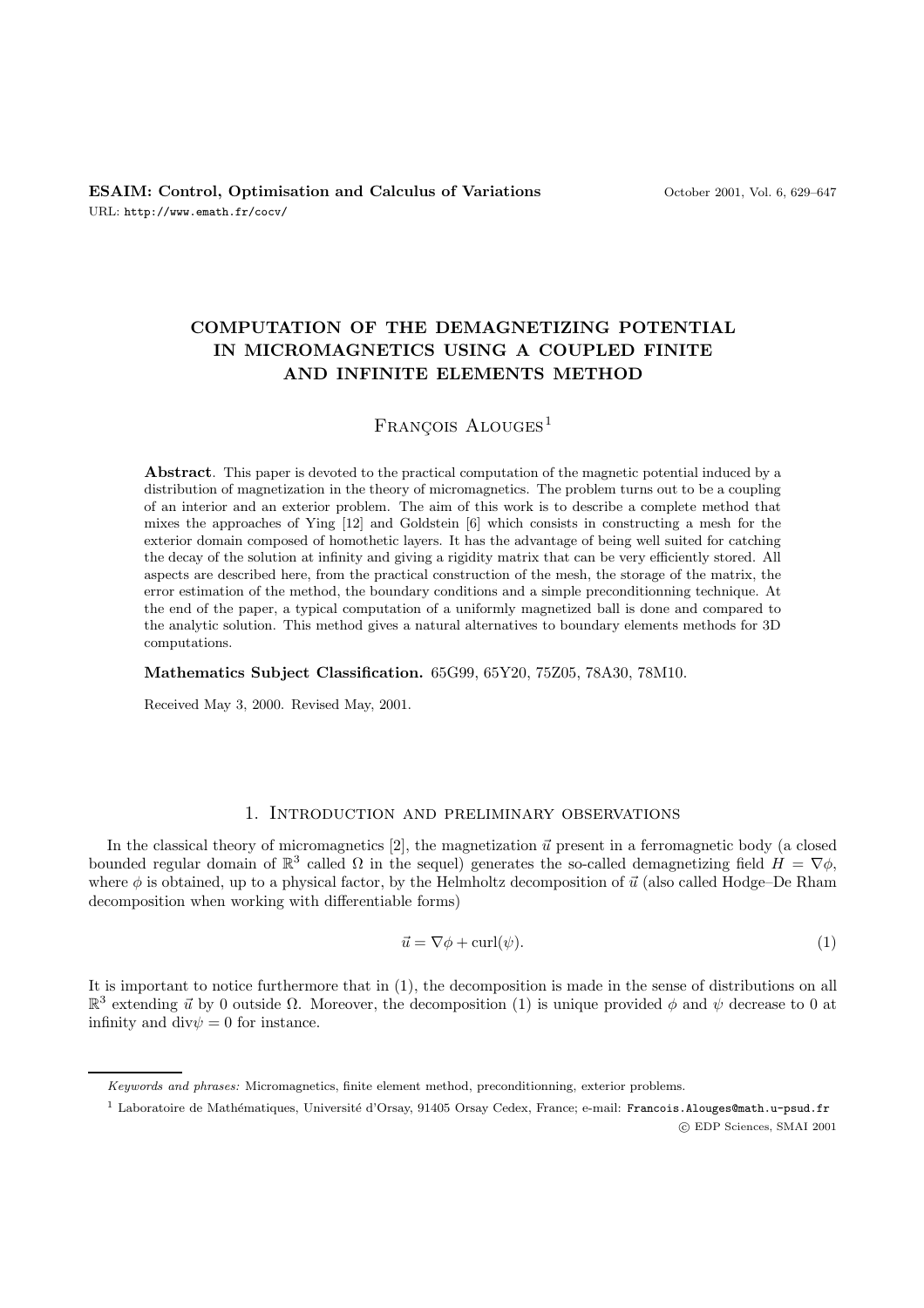Denoting by  $\omega$  the complementary of  $\Omega$ , and Γ the boundary of  $\Omega$ , it can be seen by taking the divergence of (1) that  $\phi$  is solution to the elliptic problem

$$
\begin{cases}\n\Delta \phi = \text{div}(\vec{u}) \text{ in } \Omega, \\
\Delta \phi = 0 \text{ in } \omega, \\
\left[\frac{\partial \phi}{\partial n}\right] = \vec{u} \cdot \vec{n} \text{ across } \Gamma.\n\end{cases}
$$
\n(2)

Here, we use the symbol  $[f]$  to denote the jump  $f_{int} - f_{ext}$  of a quantity f across  $\Gamma$  and  $\vec{n}$  is the unit normal pointing outside  $\Omega$ .

From (2), it is possible to express the scalar potential  $\phi$  in terms of the fundamental solution to the Laplace equation in  $\mathbb{R}^3$ 

$$
G(x) = -\frac{1}{4\pi|x|}.
$$

Namely, we have

$$
\phi(x) = -\frac{1}{4\pi} \int_{\Omega} \frac{\text{div}(\vec{u}(y))}{|x - y|} \, \mathrm{d}y + \frac{1}{4\pi} \int_{\Gamma} \frac{\vec{u}(y) \cdot \vec{n}(y)}{|x - y|} \, \mathrm{d}\sigma_y,\tag{3}
$$

which after integrating by parts yields to

$$
\phi(x) = -\frac{1}{4\pi} \int_{\Omega} \frac{\vec{u}(y) \cdot (x - y)}{|x - y|^3} dy.
$$
\n
$$
(4)
$$

It is not difficult to see that the previous formula has a meaning at least if  $\vec{u}$  belongs to  $L^{\infty}(\Omega)$ , which is typically the case in micromagnetic computations where the magnetization is constrained to be of constant magnitude inside the material [2].

Unfortunately, equation (4) is not of practical use for the numerical computation of  $\phi$ . Indeed, except in special cases (on Cartesian grids for instance it is recommended to use a fast Fourier transform), the fact that it involves a convolution will usually give rise to a dense matrix after discretization. The size of this dense matrix being proportional to the square of the number of discretization points used in  $\Omega$ , this forbids fine meshes on  $\Omega$ and hence a correct description of  $\vec{u}$ .

In order to avoid the use of this formula, we prefer to write the variational formulation of (2). Following the standard theory (see *e.g.* [4]), we call

$$
H^{1,*} = \left\{ \phi \text{ such that } \nabla \phi \in L^2(\mathbb{R}^3), \text{ and } \frac{\phi(x)}{(1+|x|^2)^{\frac{1}{2}}} \in L^2(\mathbb{R}^3) \right\}.
$$

 $H^{1,*}$  is a Hilbert space when equipped either with the norm

$$
\|\phi\|_{1,*}^2 = \int_{\mathbb{R}^3} |\nabla \phi(x)|^2 \, \mathrm{d}x + \int_{\mathbb{R}^3} \frac{\phi^2(x)}{1+|x|^2} \, \mathrm{d}x,
$$

or with

$$
|\phi|_{1,*}^2 = \int_{\mathbb{R}^3} |\nabla \phi(x)|^2 \, \mathrm{d}x.
$$

The variational formulation of the problem reads

Find 
$$
\phi
$$
 in  $H^{1,*}$  such that  $\int_{\mathbb{R}^3} \nabla \phi \cdot \nabla \psi \, dx = \int_{\Omega} \vec{u} \cdot \nabla \psi \, dx$ , for all  $\psi \in H^{1,*}$ . (5)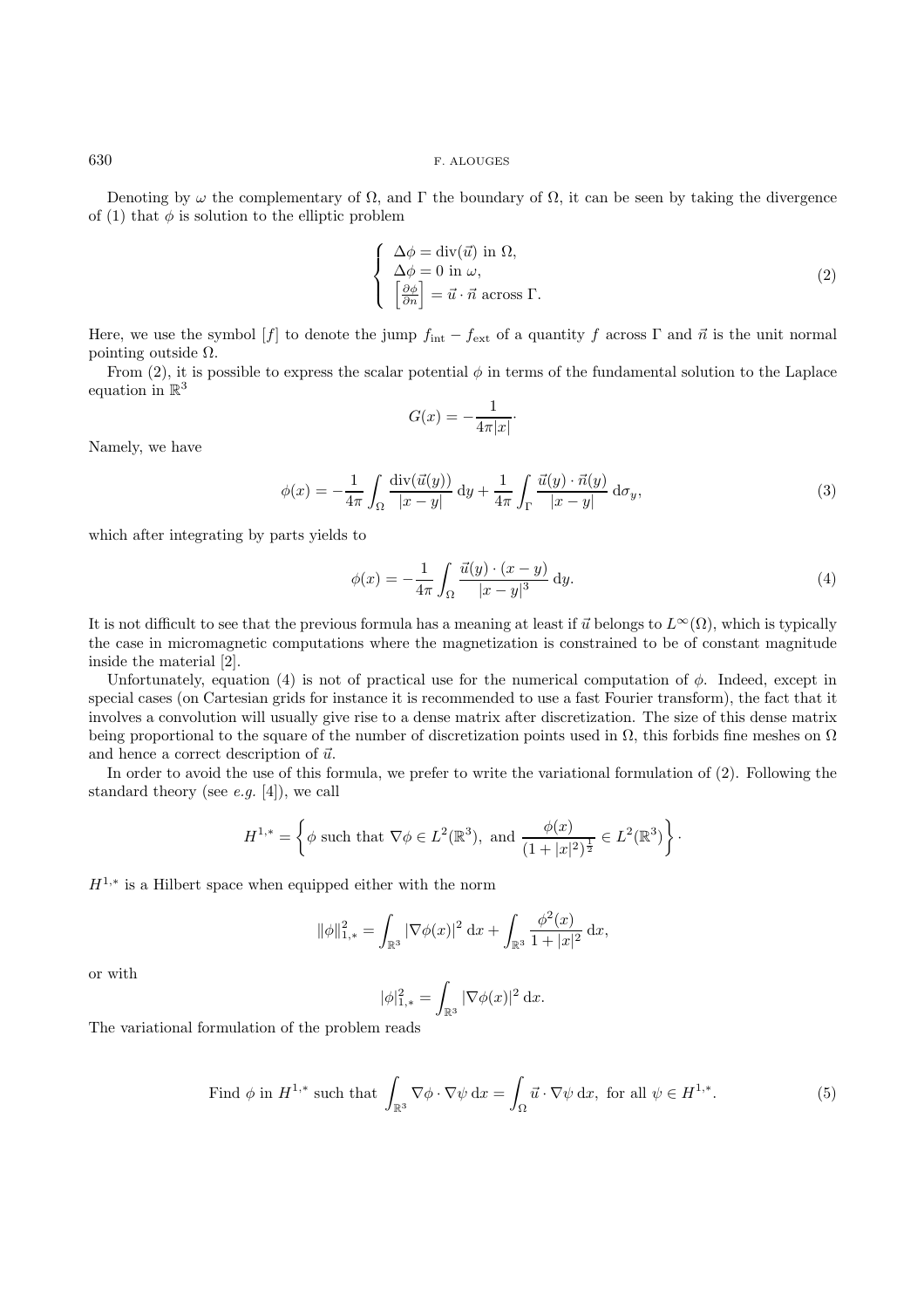Using this formulation, it is not a difficult problem to write a finite elements discretization. The only remaining difficulty is that we need to consider a mesh of all  $\mathbb{R}^3$  in order to compute the rigidity matrix of the problem. This question has been addressed by some authors and several techniques have been used to circumvent the problem. The simplest one is to consider a box B containing  $\Omega$  and approximate the original problem by

Find 
$$
\phi
$$
 in  $H_0^1(B)$  such that  $\int_B \nabla \phi \cdot \nabla \psi \, dx = \int_{\Omega} \vec{u} \cdot \nabla \psi \, dx$ , for all  $\psi \in H_0^1(B)$ . (6)

Here  $H_0^1(B)$  is the classical Sobolev space of functions in  $H^1(B)$  vanishing on  $\partial B$ .

In this case the difficulty is to tune the size of B. Clearly B must be taken rather large (remember that  $\phi$ decays only algebraically by (4)). Moreover, if the meshes of  $B \setminus \Omega$  and  $\Omega$  are equally fine, the outside mesh may contain a lot more elements than the inside mesh. Hence, the numerical algorithm will spend a lot more time and memory to take into account the exterior problem than to solve the interior one.

To correct the preceding drawbacks, some authors send the boundary of B to infinity by an inversion. This is more precise, but still requires a lot of elements outside  $\Omega$  [3, 9, 10].

A totally different approach consists in using the theory of integral equations. Roughly speaking, remarking that  $\phi$  is harmonic outside  $\Omega$  and using the Green kernel of the Laplace operator like in formula (3) it is possible to solve a coupled problem on  $\Omega$  and  $\Gamma$  which involves a nonlocal operator on  $\Gamma$  [4]. This kind of methods are called boundary elements methods and face a major difficulty: after discretization, the non-local operator leads to a dense matrix which therefore requires a storage proportional to the square of the number of unknowns on Γ. Hence, it is very difficult to use them in 3-D situations if the mesh of  $\Gamma$  is fine.

At last, it has been remarked that it is possible to use a mesh of  $\omega$  such that the mesh size increases at infinity [6]. Indeed, if the increase is not too fast, it will be compensated by the decay of the solution and its derivatives, and it is possible to derive a good error estimation.

Quite surprisingly, such increase rates are obtained by the construction of Ying [12] in his "infinite elements method"<sup>2</sup> (see also [11]) who builds the mesh as a superposition of homothetic layers of tetraedra. On the other hand both Silvester et al. and Ying used this kind of construction in order to get a good discretization of the Dirichlet to Neumann operator on  $\Gamma$  (thus falling back to the problem of storing the dense matrix already mentionned).

The purpose of this paper is to provide a complete method that can be used for 3-D computations. Namely, we give an automatic procedure to build the exterior mesh from the boundary mesh of  $\Omega$ . Such a graded mesh falls directly into the theories of Goldstein (another proof of the error estimate is also given) and Ying. The fact that the exterior mesh is composed of homothetic layers is crucial and leads to nice storage properties of the outside matrix. Subsequently, we also give a way to simplify the fomulation by making a change of variables of the outside unknowns. As the numerical experiments show, this modification acts like a preconditionner and speeds up the algorithm. Eventually, the numerical experiments provided in the paper make a comparison with respect to the kind of boundary conditions used, the number of layers, and the number of iterations used to solve the system.

The paper is divided as follows. The principle of discretization is recalled in Section 2. For the convenience of the reader and because the methodology developed here is slightly different than the one of Goldstein, we make the error estimation on the mesh consisting of an infinite number of layers in Section 3. Then, the truncation of the domain (which leads to a finite dimensional system) is explained in Section 4, where we also discuss the boundary conditions to apply on the outer boundary. We also discuss the automatic construction of the exterior mesh and a simple but efficient preconditionning technique. In Section 5, the example consisting of a uniformly magnetized ball (where the solution is known explicitly) is presented.

At last, the reader might be surprised of the simplicity of the problem considered (classical magnetostatics) and might wonder why the magnetization is taken as a given data since it is usually unknown (and depends

 $2B$ e careful, this method has nothing to do with the usual infinite element method where the approximation functions have an infinite support. Here, every basis function has a compact support but there are infinitely many of them.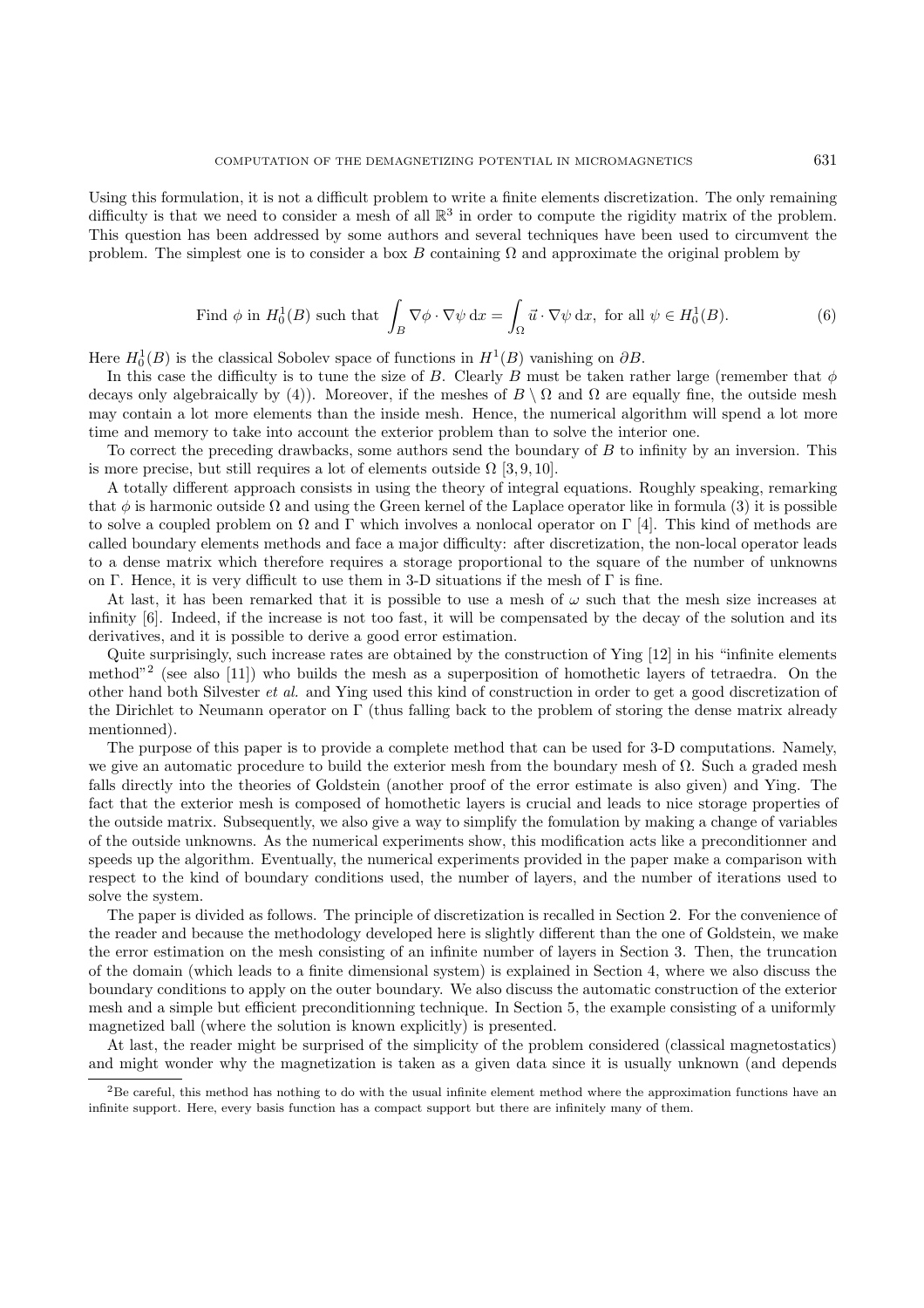often nonlinearly on material constants and other quantities like the field). The reason for that is that this simple computation is often a brick which goes usually inside an iterative loop (think to a Newton's method for example). In a forthcoming work, we will apply the method described here to compute the magnetization field obeying the theory of micromagnetics developed in [2].

#### 2. Infinite elements method and theoretical framework

As described in [12], when we use the infinite elements method to solve an exterior problem, we first build a mesh of  $\omega$  composed of homothetic layers. The principle is simple but requires Γ to be a convex polyedron<sup>3</sup>. We consider a center O in  $\Omega$  and a constant  $\xi > 1$ . Then, for all integer k, we call  $\Gamma_k = \xi^k \Gamma$ , the convex polyedron homothetic to  $\Gamma$  with constant of proportionality  $\xi^k$  and center  $\tilde{O}$ .

The domain  $C_k$  delimited by two consecutive polyedra  $\Gamma_k$  and  $\Gamma_{k+1}$  is called a "layer", and eventually, the layers are decomposed into tetraedra in such a manner that the partition is identical for each layer. A simple example of multi-layers mesh is drawn in Figure 1.



FIGURE 1. An example of multi-layers mesh outside a domain  $\Omega$ .

We thus obtain a conformal finite element mesh of  $\omega$ . It is very important to already notice that at infinity, the tetraedra of the triangulation become larger and larger.

In [12] or [11], the authors iteratively builds from the rigidity matrix of one layer, the rigidity matrix of 2, 4,  $\cdots$ ,  $2^k \cdots$  consecutive layers. They then prove that this sequence of matrices quickly converges to the rigidity matrix of the exterior infinite mesh (this is exactly the discretized Dirichlet–Neumann operator<sup>4</sup>).

We take here a different approach. We keep the multi-layers mesh of  $\omega$ , and remark that it is graded in the sense used in [6]. Then we couple it to an interior mesh of  $\Omega$  and solve our problem on this mesh of  $\mathbb{R}^3$ . The size of the elements far from Γ is compensated by the magnitude of the derivative of the solution  $\phi$  which leads to an error estimation independent of the number of layers considered and as precise as if the meshes of  $\Omega$  and  $\omega$  were equally fine. This has been already proved by Goldstein [6] but we provide another slightly different proof in the next section.

<sup>&</sup>lt;sup>3</sup>This is not a crucial obstruction since it is possible to rewrite the problem on  $\Omega'$  the convexified of  $\Omega$ .

<sup>4</sup>The advantage of this method being that the matrices recursively constructed are all symmetrical positive definite (refer to [12] for details). However, if the method is theoretically nice, numerical instabilities may occur when computing the sequence.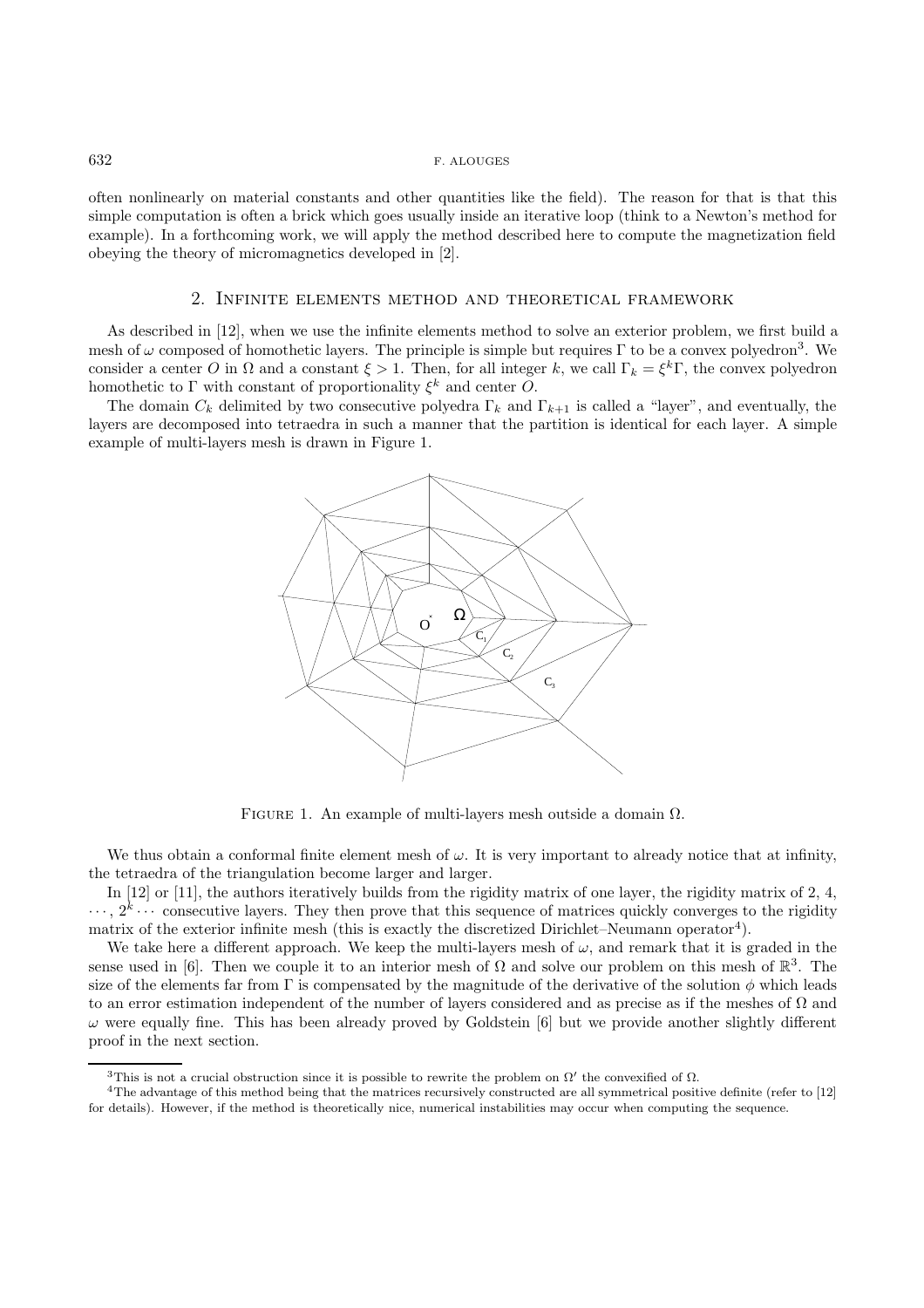As usual, we introduce the classical following notations. If K is a tetraedron, we call  $\rho_K$  the diameter of the largest sphere included in K, and  $h<sub>K</sub>$  the diameter of K. By extension, if T is a union of tetraedra (a triangulation for instance), we denote by  $h<sub>T</sub>$  its aspect-ratio defined by

$$
h_{\mathcal{T}} = \sup_{K \in \mathcal{T}} h_K.
$$

Let  $\mathcal{T}_k$  a sequence of triangulations of  $\Omega$ . We call  $\bar{\mathcal{T}}_k$  the triangulation<sup>5</sup> of  $\mathbb{R}^3$  obtained by gluing on  $\Gamma$  the triangulation  $\mathcal{T}_k$  and the multi-layers triangulation of  $\omega$  described before.

We assume that this sequence is regular in the sense that there exists  $C > 0$  such that

$$
\forall k, \quad \sup_{K \in \mathcal{T}_k \cup C_1} \frac{h_K}{\rho_K} \le C,\tag{7}
$$

and moreover, such that  $h_{\mathcal{T}_k\cup C_1} \longrightarrow 0$  when  $k \longrightarrow \infty$ .

We insist on the fact that it does not imply a dependence of  $\xi$  on  $h<sub>T</sub>$ . We just need to have a triangulation of  $C_1$  as "fine" as  $\mathcal{T}$ .

The space  $H_h^{1,*}$  which is a discretized version of  $H^{1,*}$  is simply the space of function that are linear on each element of  $\bar{T}$ 

$$
H_h^{1,*} = \{ \phi \in H^{1,*} \text{ such that } \phi|_K \in P^1(K) \,\,\forall K \in \overline{\mathcal{I}} \}.
$$

One can remark that although  $H_h^{1,*}$  is a discretized space, it is nonetheless of infinite dimension since the triangulation  $\bar{\mathcal{T}}$  contains infinitely many tetraedra.

From Lax–Milgram theorem, it is easily seen that the problem

Find 
$$
\phi_h \in H_h^{1,*}
$$
 such that  $\int_{\mathbb{R}^3} \nabla \phi_h \cdot \nabla \psi_h \, dx = \int_{\Omega} \vec{u} \cdot \nabla \psi_h \, dx$  for all  $\psi_h \in H_h^{1,*}$ , (8)

has a unique solution.

The remaining problem is to evaluate the error between the exact solution  $\phi$  and the approximate  $\phi_h$ . In the following section, we prove that the classical error estimation (see [4] for example)

$$
|\phi - \phi_h|_{1,*} \leq Ch_{\mathcal{T} \cup C_1},
$$

remains valid although the size of the elements increases at infinity, provided the vector-field  $\vec{u}$  is chosen to belong to the Sobolev space<sup>6</sup>  $H^1(\Omega,\mathbb{R}^3)$ .

#### 3. Error estimate

In this section, we prove the error estimate. Although the result can typically be found in [6], we provide it to the reader in a slightly different way. Indeed here, we get the error estimation on the infinite mesh and truncate it afterwards.

The classical method consists in bounding the error by an interpolation error. More precisely using classical techniques (and noticing that the bilinear form  $a(\phi, \psi) = \int_{\mathbb{R}^3} \nabla \phi \cdot \nabla \psi \,dx$  is coercive on  $H^{1,*}$ ) one easily gets

$$
|\phi - \phi_h|_{1,*} \le C \inf_{\psi_h \in H_h^{1,*}} |\phi - \psi_h|_{1,*}.
$$
 (9)

<sup>&</sup>lt;sup>5</sup>When no confusion is possible we simply note T instead of  $\overline{\mathcal{I}}_k$ ,  $\overline{\mathcal{I}}$  instead of  $\overline{\mathcal{I}}_k$ .<br><sup>6</sup>For micromagnetic calculations this is not a restriction [2].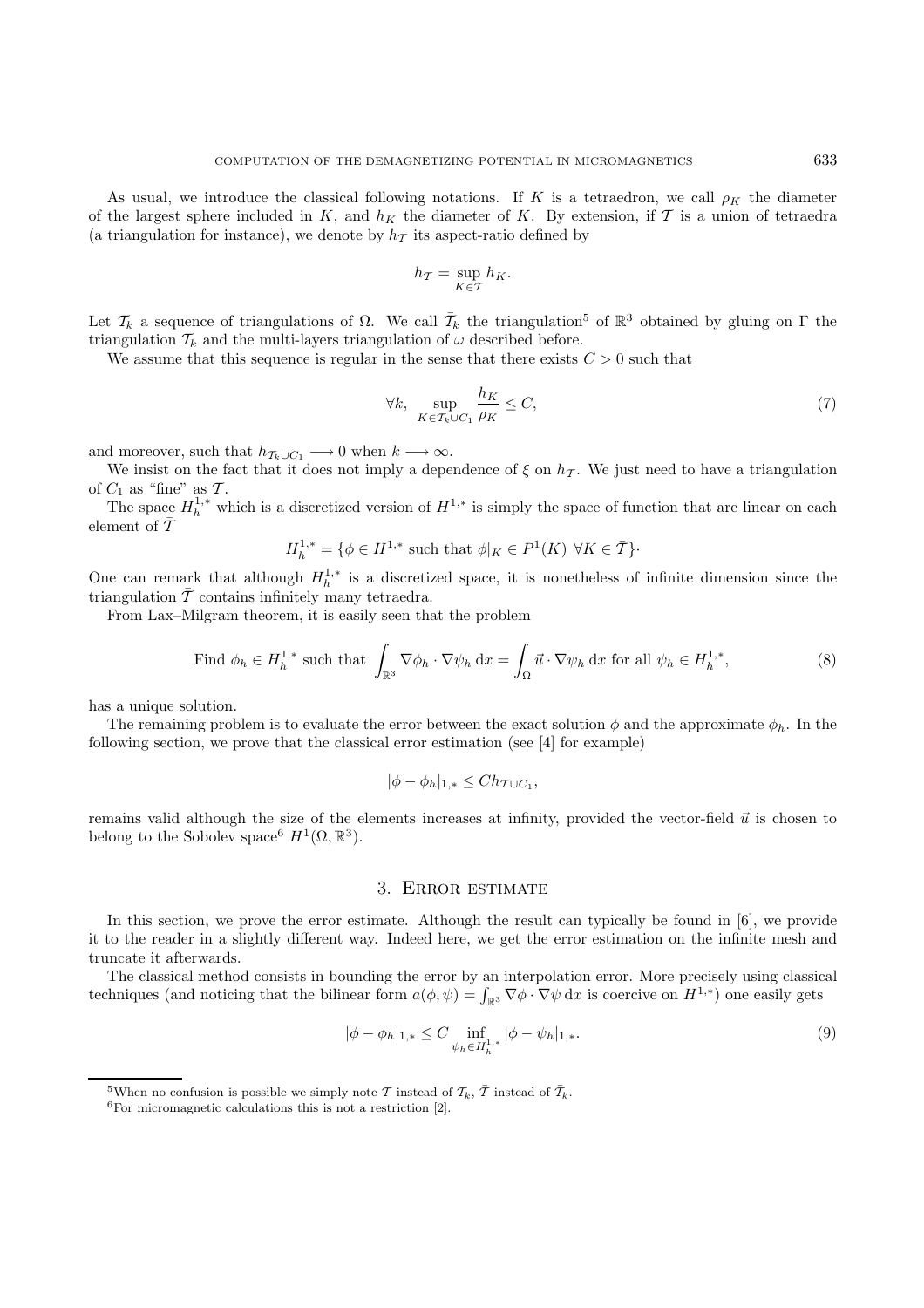Now following the usual reasoning, we estimate the right hand side term using the second derivative of the exact solution  $\phi$  to get

$$
|\phi - \phi_h|_{1,*}^2 \le C \sum_{K \in \overline{\mathcal{T}}} |\phi|_{H^2(K)}^2 h_K^2,
$$
\n(10)

where the semi-norm  $|\phi|_{H^2(K)}$  is the  $L^2(K)$  norm of the second derivative  $D^2\phi$  of  $\phi$ .

Now, we need to express the fact that at infinity the  $H^2$  semi-norm of  $\phi$  decays and compensates the increase of  $h_K$ . This is precisely the object of the following lemmas and theorem.

**Lemma 1** (Regularity). Assume  $\vec{u}$  belongs to the space  $H^1(\Omega)$ . Then the potential  $\phi$  solution to (5) belongs to the space  $\dot{H}^2(\Omega) \times \dot{H}^2(\omega) = \{ \phi \in H^{1,*}(\mathbb{R}^3) \text{ such that } D^2\phi \vert_{\Omega} \in L^2(\Omega) \text{ and } D^2\phi \vert_{\omega} \in L^2(\omega) \}.$ 

*Proof.* We decompose  $\phi$  into two parts  $\phi_1$  and  $\phi_2$  as implicitly described in formula (3)

$$
\phi_1(x) = -\frac{1}{4\pi} \int_{\Omega} \frac{\operatorname{div}(\vec{u}(y))}{|x - y|} \, \mathrm{d}y,
$$

and

$$
\phi_2(x) = \frac{1}{4\pi} \int_{\Gamma} \frac{\vec{u}(y).\vec{n}(y)}{|x - y|} d\sigma_y.
$$

 $\phi_1$  is thus solution to

$$
\Delta \phi_1 = \operatorname{div}(\vec{u}) \chi_{\Omega},
$$

in  $\mathbb{R}^3$  and thus belongs to  $\dot{H}^2(\mathbb{R}^3) = \{ \phi \in H^{1,*} \text{ such that } D^2\phi \in L^2(\mathbb{R}^3) \}$  (since  $\vec{u} \in L^2(\Omega)$ ).

Moreover since the operator:

$$
\Psi: g \longrightarrow \int_{\Gamma} g(y) \frac{\partial}{\partial n_y} \left( \frac{1}{|x-y|} \right) d\sigma_y \bigg|_{\Gamma},
$$

maps  $H^s(\Gamma)$  into  $H^{s+1}(\Gamma)$  (see e.g. [4]), we deduce that the trace of  $\phi_2$  on  $\Gamma$  and hence the trace  $\phi|_{\Gamma}$  of  $\phi$  on Γ belongs to  $H^{3/2}(\Gamma)$ . A standard regularity result gives that φ belongs to  $H^2(\Omega)$  (since  $\Delta \phi = \text{div}(\vec{u}) \in L^2(\Omega)$ ) and  $\phi|_{\Gamma} \in H^{3/2}(\Gamma)$ ).

For the outer part of  $\phi$ , we take  $\bar{\lambda} > \lambda > 1$  two reals, and a cut-off function  $\eta$  such that

$$
\eta(x) = \begin{cases} 0 \text{ if } x \in \bar{\Omega}, \\ 1 \text{ if } x \in \mathbb{R}^3 \setminus \lambda\Omega. \end{cases}
$$
\n(11)

Now, since

$$
\Delta(\eta \phi) = 2\nabla \eta \cdot \nabla \phi + \phi \Delta \eta
$$

belongs to  $L^2(\mathbb{R}^3)$  (notice that  $\Delta \eta$  is compactly supported),  $\eta \phi$  belongs to  $\dot{H}^2(\mathbb{R}^3)$ .

From this, we derive that the restriction  $\phi|_{\bar{\lambda} \Gamma}$  of  $\phi$  on  $\bar{\lambda} \Gamma$  belongs to  $H^{3/2}(\bar{\lambda} \Gamma)$ . To conclude, we notice that  $\phi$  verifies

$$
\begin{cases} \Delta \phi = 0 \text{ on } \bar{\lambda} \Omega \setminus \Omega, \\ \phi \vert_{\bar{\lambda} \Gamma} \in H^{3/2}(\bar{\lambda} \Gamma), \\ \phi \vert_{\Gamma} \in H^{3/2}(\Gamma), \end{cases}
$$
(12)

and thus  $\phi \in H^2(\bar{\lambda}\Omega \setminus \bar{\Omega})$ . Putting all these results together proves the lemma.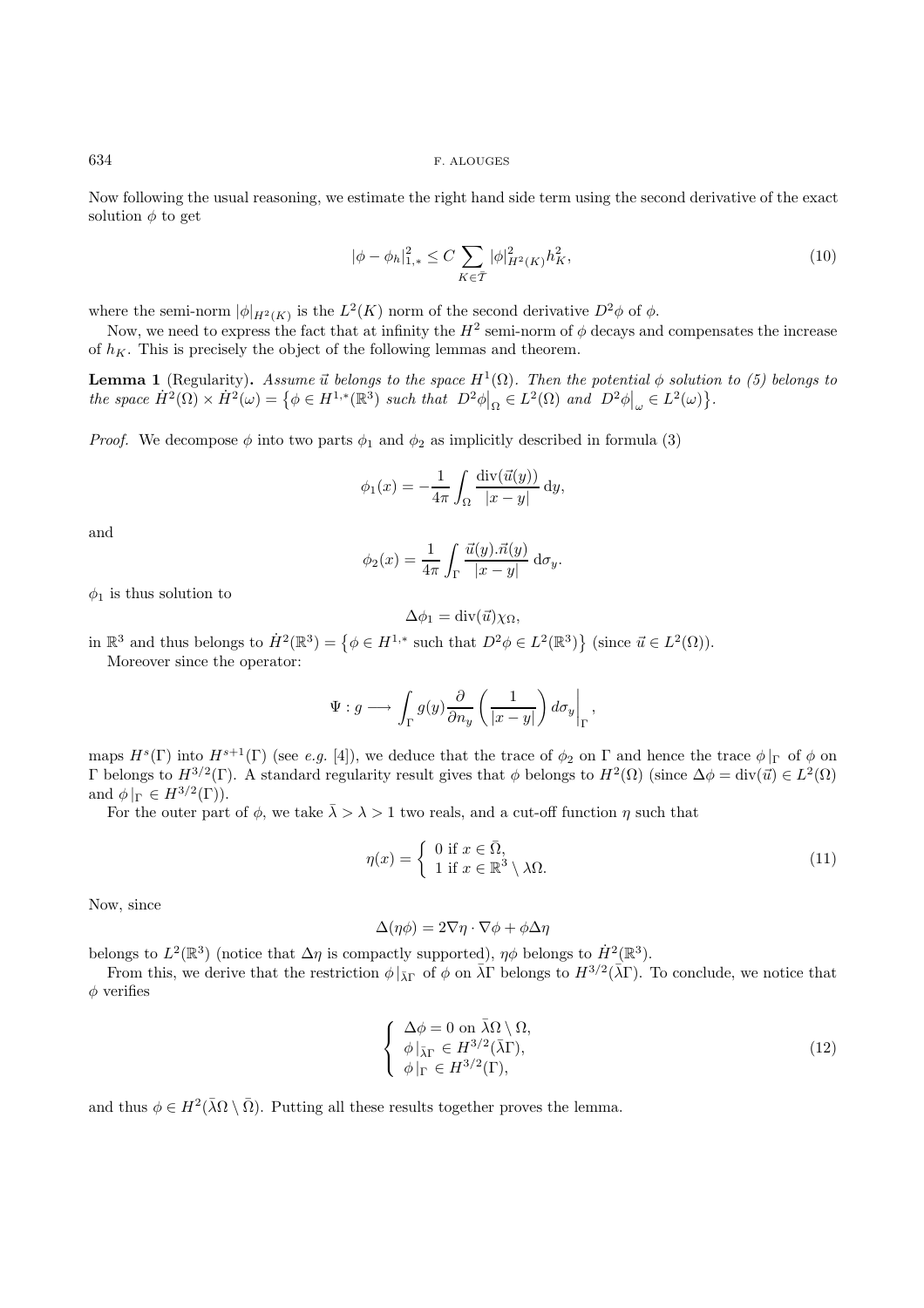**Lemma 2** (rate of decay). There exist  $R > 0$  and  $C > 0$  such that for all  $x \geq R$  the Hessian  $D^2\phi$  of  $\phi$  satisfies

$$
|D^2\phi(x)| \le \frac{C}{|x|^4}.
$$

*Proof.* Since  $\phi$  is harmonic outside  $\Omega$ , we can compute its second derivative by differentiating the formula (4).

$$
D^2 \phi(x) = \frac{1}{4\pi} \int_{\Omega} \vec{u}(y) \cdot D_x^2 \left(\frac{x-y}{|x-y|^3}\right) dy.
$$
 (13)

Clearly  $D^2(\frac{x}{|x|^3})$  is homogeneous of degree  $-4$  and there exists  $C > 0$  such that

$$
\left| D^2 \left( \frac{x}{|x|^3} \right) \right| < \frac{C}{|x|^4}.
$$

Putting this into (13) gives

$$
|D^2\phi(x)| \le C \int_{\Omega} \frac{|\vec{u}(y)|}{|x-y|^4} dy.
$$

Now, taking any  $R > 0$  such that  $\overline{\Omega} \subset B(0, R)$  gives the result providing a change of the constant C.

We are now in a position to state the theorem that gives the error between  $\phi$  and  $\phi_h$ .

**Theorem 1.** There exists a constant C such that

$$
|\phi - \phi_h|_{1,*} \leq Ch_{\mathcal{T} \cup C_1}.
$$

Proof. We call  $N$  the smallest integer such that

$$
B(0,R) \subset \xi^N \Omega,
$$

with  $R$  defined in Lemma 2.

If we call  $\bar{d} = \max_{x \in \partial \Omega} |x|$  and  $\underline{d} = \min_{x \in \partial \Omega} |x|$ , we have

$$
\xi^{N-1}\underline{d} < R < \xi^N \bar{d}.\tag{14}
$$

Now, we start from the formula stating the interpolation error, well known for elliptic equations solved by the finite elements method (see [4] for instance)

$$
|\phi - \phi_h|_{1,*}^2 \le C \sum_{K \in \overline{\mathcal{T}}} |\phi|_{H^2(K)}^2 h_K^2,
$$

and we make a different estimation according to the fact that the element K is in  $\Omega$ , or in  $C_n$  with  $n>N$  or  $n \leq N$ .

If K belongs to  $\Omega$ : Then it is easily seen that

$$
\sum_{K \in \mathcal{T}} |\phi|_{H^2(K)}^2 h_K^2 \le |\phi|_{H^2(\Omega)}^2 h_\mathcal{T}^2. \tag{15}
$$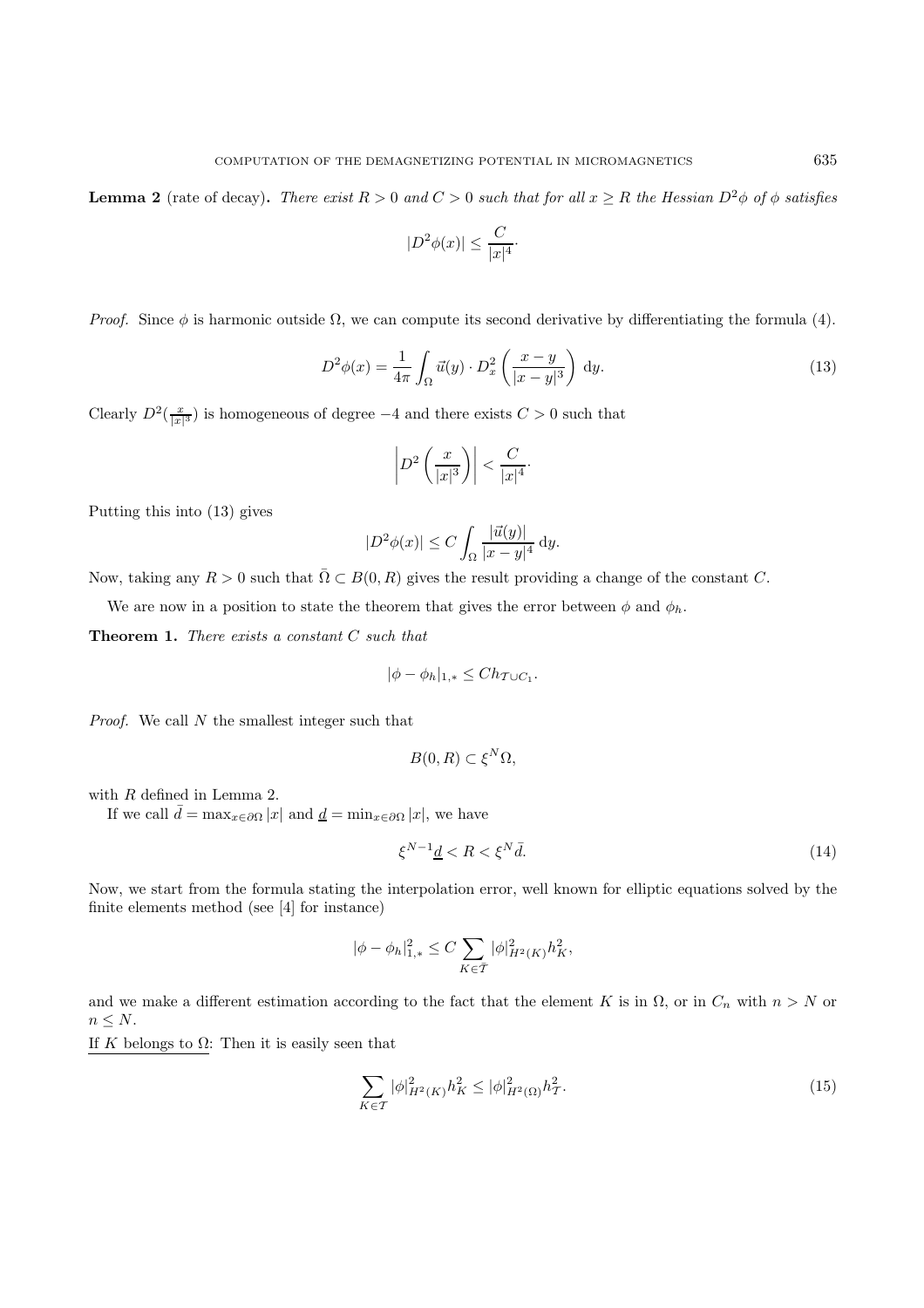If  $n \leq N$ : The aspect ratio  $h_K$  of an element K is bounded by a constant times  $h_{C_1}$ . Indeed K belongs at most to the  $N^{th}$  layer with

$$
\xi^N \le \frac{R\xi}{\underline{d}} \le C.
$$

The aspect ratio  $h_K$  of the element K is then bounded by

$$
h_K \le \xi^N h_{C_1} \le Ch_{C_1}.
$$

Summing with respect to  $K$  gives

$$
\sum_{K \in C_1 \cup \dots \cup C_N} |\phi|_{H^2(K)}^2 h_K^2 \le C |\phi|_{H^2(C_1 \cup \dots \cup C_N)}^2 h_{C_1}^2 \le C |\phi|_{H^2(\omega)}^2 h_{C_1}^2.
$$
\n(16)

If  $n > N$ : Taking into account the elements of the *n*-th layer gives

$$
\sum_{K \in C_n} |\phi|_{H^2(K)}^2 h_K^2 \le |\phi|_{H^2(C_n)}^2 h_{C_n}^2,\tag{17}
$$

and since  $n > N$ , we have by Lemma 2

$$
|\phi|_{H^2(C_n)}^2 \le C \int_{C_n} \frac{dx}{|x|^8} \le C\xi^{-8n} \text{Vol}(C_n) \le C\xi^{-5n} \text{Vol}(C_1),\tag{18}
$$

and since

$$
Vol(C_1) = (\xi^3 - 1) Vol(\Omega),
$$

we thus deduce

$$
\sum_{n>N} \sum_{K \in C_n} |\phi|_{H^2(K)}^2 h_K^2 \le C(\xi^3 - 1) \sum_{n>N} \xi^{-5n} h_{C_n}^2 \le C(\xi^3 - 1) \sum_{n>N} \xi^{-3n} h_{C_1}^2 \le \frac{C}{\xi^{N-2}} h_{C_1}^2 \le Ch_{C_1}^2. \tag{19}
$$

Combining together (15, 16) and (19) gives the desired result

$$
|\phi - \phi_h|_{1,*} \le Ch_{\mathcal{T} \cup C_1}.\tag{20}
$$

## 4. Practical implementation – truncation of the domain

From the practical point of view, the method described before cannot be used directly because it needs to solve an infinite dimensional linear system. In order to reduce the problem to a finite dimensional one, we consider the domain  $\Omega_M = \xi^M \Omega$  which consists of the union of  $\Omega$  and the first M layers. Such approximations of unbounded problems by bounded ones are currently used (see e.g.  $[1, 5, 8]$  and references therein), and we must provide a condition on the boundary of the outer truncated domain.

The three natural boundary conditions are namely homogeneous Dirichlet, Neumann and mixed boundary conditions. These three boundary conditions are discussed for instance, in [8] (see also the discussion in [1] for the Helmholtz equation) where it is shown that for the Laplace equation with a right hand side which is non compactly supported, the Neumann boundary conditions might give a solution which does not converge as the outer boundary goes to infinity and that the mixed boundary condition is better than the Dirichlet.

We also remark that the mixed boundary condition adapted to our problem (which takes into account the decay of the solution in  $\frac{1}{R^2}$  instead of the classical  $\frac{1}{R}$  decay for such problems) is not as natural to write as the one studied in [8]

$$
\frac{\partial \phi}{\partial n} + \frac{(x \cdot n)}{|x|^2} \phi = 0.
$$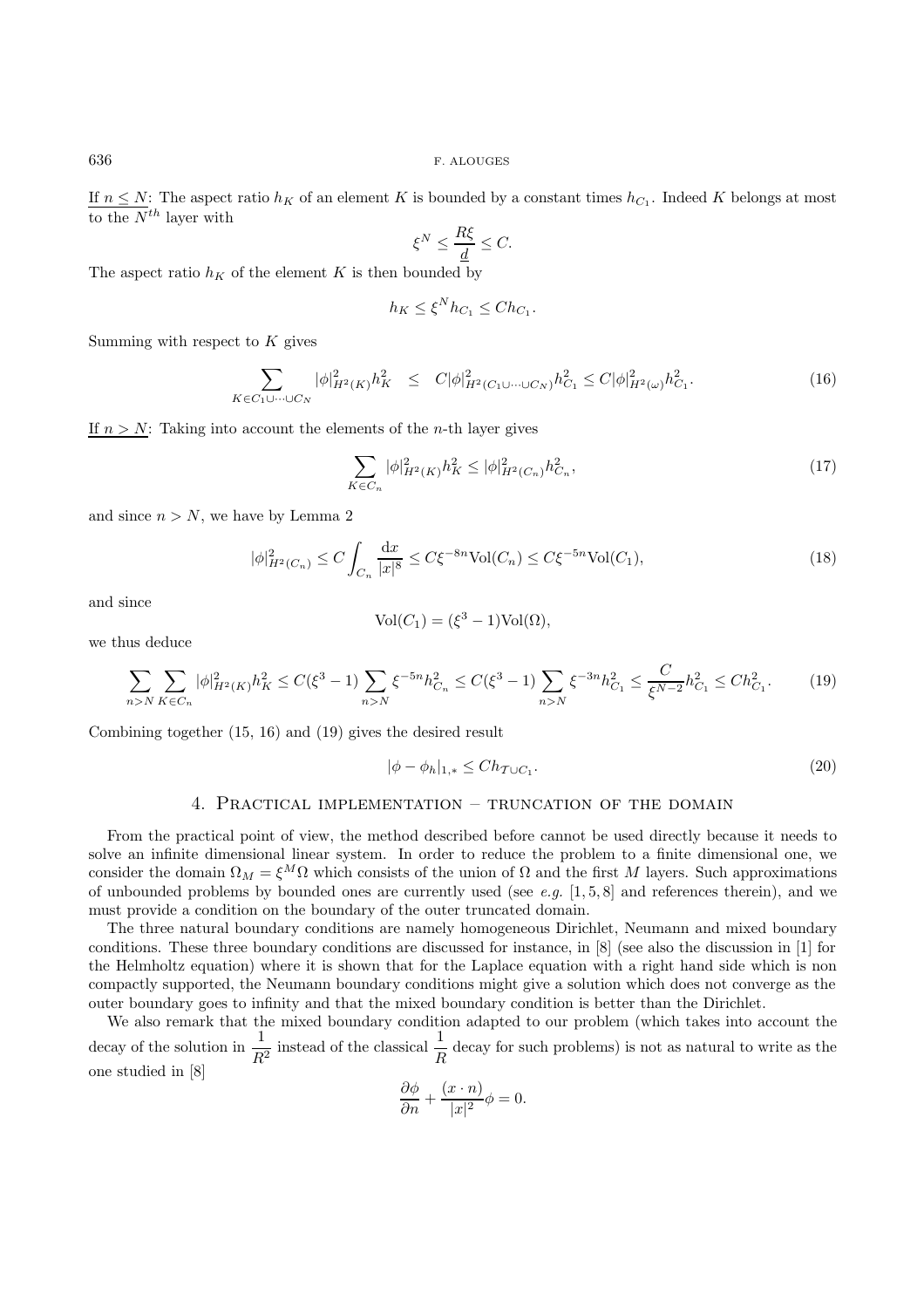Indeed, since

$$
\phi \sim_{x \to \infty} \frac{1}{4\pi} \int_{\Omega} \vec{u}(y) dy \cdot \frac{x}{|x|^3}
$$

(see next section), there is no obvious manner to cancel this first term of the expansion with the normal derivative

$$
\frac{\partial \phi}{\partial n} \sim_{x \to \infty} n(x) \cdot \frac{1}{4\pi} \left( \frac{Id}{|x|^3} - 3 \frac{x \otimes x}{|x|^5} \right) \int_{\Omega} \vec{u}(y) \, dy
$$

in the case  $\Omega_M$  is not a sphere. In the numerical experiments shown at the end of this paper, the domain is a sphere and thus we can simply write the condition (later on called homogeneous mixed condition)

$$
\frac{\partial \phi}{\partial n} + 2 \frac{(x \cdot n)}{|x|^2} \phi = 0.
$$

However, in the general case, several conditions may be written like the non-homogeneous mixed condition

$$
\frac{\partial \phi}{\partial n} + 3 \frac{(x \cdot n)}{|x|^2} \phi = \frac{1}{4\pi} \int_{\Omega} \vec{u}(y) \, dy \cdot n(x),
$$

but it is not clear what should be the good writing.

The aim of this section is to prove with classical error studies that the Neumann boundary condition on our problem does actually converge (at least in  $H^1$  seminorm), to explicit the construction of the outer mesh by giving an automatic procedure, and to give a preconditionning technique. The numerical tests are given in the last section.

## 4.1. **Neumann boundary conditions**

We study from the analytical point of view the approximation of the original problem (2) by the truncated problem

$$
\begin{cases}\n\Delta \phi_M = \text{div}(\vec{u}) \text{ in } \mathcal{D}'(\Omega_M), \\
\frac{\partial \phi_M}{\partial n} = g \text{ on } \partial \Omega_M,\n\end{cases}
$$
\n(21)

which is solved by a finite elements procedure applied to the natural mesh  $T_M$  of  $\Omega_M$  consisting of the mesh of  $\Omega$ glued to the mesh of the M first layers as described in Section 2. We give an estimate of the error between  $\phi_M$ and  $\phi$  solution to (2), with respect to M the number of layers and g the chosen Neumann boundary condition (notice that in (21)  $\phi_M$  is defined up to a constant and for having solutions to (21) g must satisfy  $\int_{\partial \Omega_M} g d\sigma = 0$ ).

## **Lemma 3.** We call

$$
H_M^1 = \left\{ \psi \in H^1(\Omega_M) \text{ such that } \int_{\Omega_M} \psi \, dx = 0, \text{ and } \psi|_K \in P^1(K) \text{ for all } K \in \mathcal{T}_M \right\}.
$$

Then the problem

Find 
$$
\phi_M \in H^1_M
$$
, such that  $\int_{\Omega_M} \nabla \phi_M \cdot \nabla \psi \, dx = \int_{\Omega} \vec{u} \cdot \nabla \psi \, dx$  for all  $\psi \in H^1_M$ 

has a unique solution  $\phi_M$  in  $H_M^1$  which satisfies

$$
|\phi - \phi_M|_{H^1(\Omega_M)} \le C_1 \inf_{\psi \in H^1_M} |\phi - \psi|_{H^1(\Omega_M)} + C_2 \xi^M ||\frac{\partial \phi}{\partial n} - g||_{L^2(\partial \Omega_M)},
$$
\n(22)

where  $C_1$  and  $C_2$  are independent of h, M and  $\xi$ .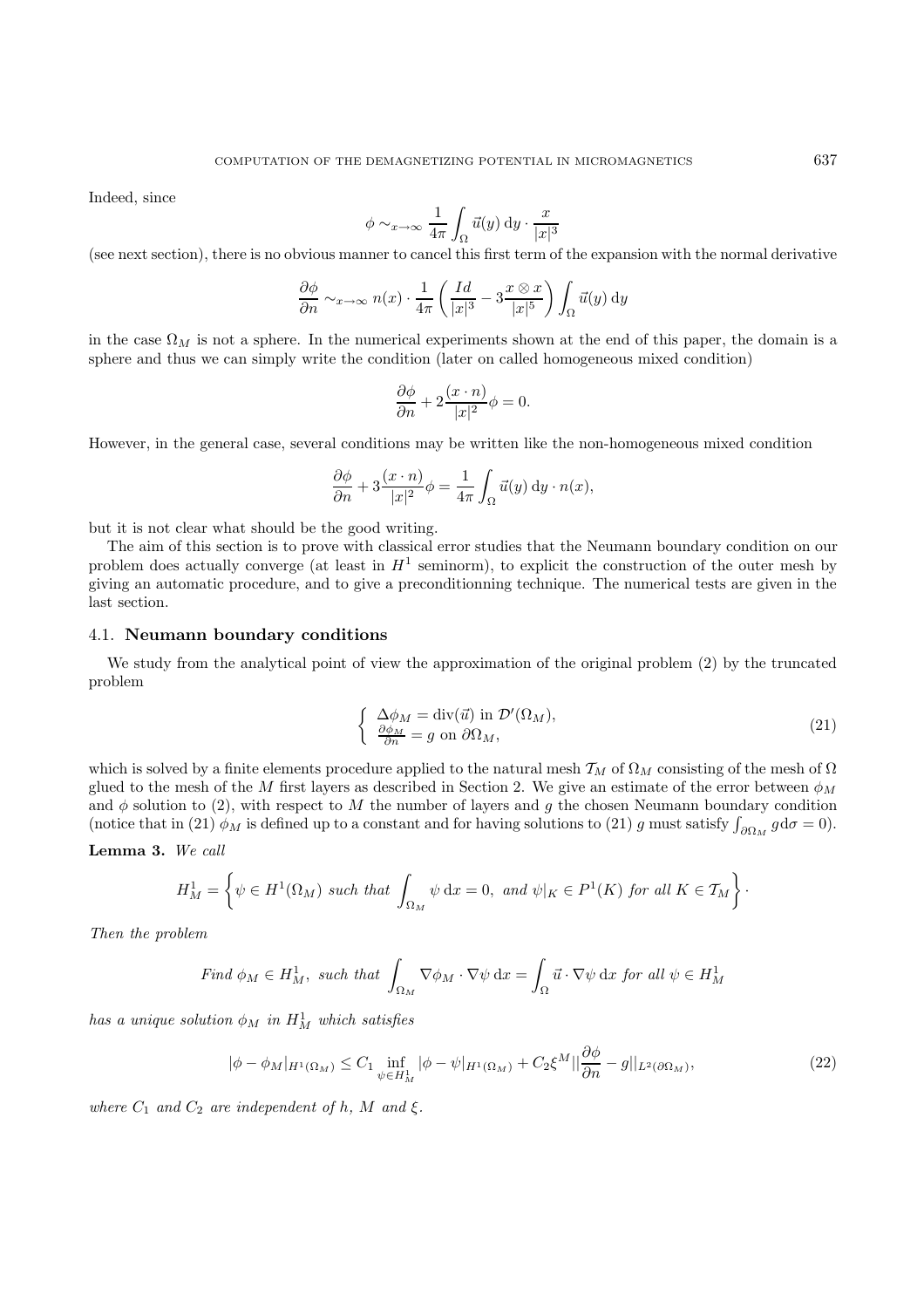Proof. Existence and uniqueness of the solution are classical. In the error estimation, the only point is to explain the last term, and more precisely the dependence of the constant on  $\xi$ . We call  $a_M(\phi, \psi)$  the bilinear form defined by

$$
a_M(\phi_1, \phi_2) = \int_{\Omega_M} \nabla \phi_1 \cdot \nabla \phi_2 \, \mathrm{d}x,
$$

and we notice that  $\phi$  and  $\phi_M$  satisfy

$$
a_M(\phi, \psi) = \int_{\Omega} \vec{u} \cdot \nabla \psi \, dx + \int_{\partial \Omega_M} \frac{\partial \phi}{\partial n} \psi \, d\sigma, \ \forall \psi \in H^1(\Omega_M), \tag{23}
$$

and

$$
a_M(\phi_M, \psi_M) = \int_{\Omega} \vec{u} \cdot \nabla \psi_M \, dx + \int_{\partial \Omega_M} g \psi_M \, d\sigma, \ \forall \psi_M \in H^1_M(\Omega_M). \tag{24}
$$

These two equations allow us to write

$$
a_M(\phi - \phi_M, \phi_M - \psi_M) = a_M(\phi - \psi_M + \psi_M - \phi_M, \phi_M - \psi_M)
$$
  
= 
$$
- \int_{\Omega_M} |\nabla(\phi_M - \psi_M)|^2 dx + \int_{\partial\Omega_M} \left(\frac{\partial \phi}{\partial n} - g\right) (\phi_M - \psi_M) d\sigma, \quad \forall \psi_M \in H^1(M)
$$

from which we deduce

$$
\int_{\Omega_M} |\nabla(\phi_M - \psi_M)|^2 dx \leq ||\nabla(\phi - \psi_M)||_{L^2(\Omega_M)} ||\nabla(\phi_M - \psi_M)||_{L^2(\Omega_M)} \tag{25}
$$
\n
$$
+ ||\frac{\partial \phi}{\partial n} - g||_{L^2(\partial \Omega_M)} ||\phi_M - \psi_M||_{L^2(\partial \Omega_M)}.
$$

Noticing that  $\phi_M$  and  $\psi_M$  belong to  $H_M^1$ , their trace are in  $L^2(\partial \Omega_M)$  with

$$
\begin{array}{rcl}\n||\phi_M - \psi_M||_{L^2(\partial \Omega_M)} & \leq & C_M ||\phi_M - \psi_M||_{H^1(\Omega_M)}, \\
& \leq & C'_M |\phi_M - \psi_M|_{H^1(\Omega_M)}\n\end{array}
$$

(this last assertion needs a Poincaré inequality which is valid since  $\phi_M$  and  $\psi_M$  satisfy  $\int_{\Omega_M} \phi_M = \int_{\Omega_M} \psi_M = 0$ ). Making a scaling of this latter inequality (notice that  $\Omega_M = \xi^M \Omega$ ), we get

$$
||\phi_M - \psi_M||_{L^2(\partial \Omega_M)} \leq C\xi^M |\phi_M - \psi_M|_{H^1(\Omega_M)},
$$

where the constant C depends only on the shape of  $\partial\Omega$  (and therefore is independant of M, h and  $\xi$ ).

Plugging this into (25) gives

$$
|\phi_M - \psi_M|_{H^1(\Omega_M)} \le |\phi - \psi_M|_{H^1(\Omega_M)} + C\xi^M \left| \left| \frac{\partial \phi}{\partial n} - g \right| \right|_{L^2(\partial \Omega_M)},\tag{26}
$$

from which we get the result using

$$
|\phi_M - \psi_M|_{H^1(\Omega_M)} \ge |\phi_M - \phi|_{H^1(\Omega_M)} - |\phi - \psi_M|_{H^1(\Omega_M)}.
$$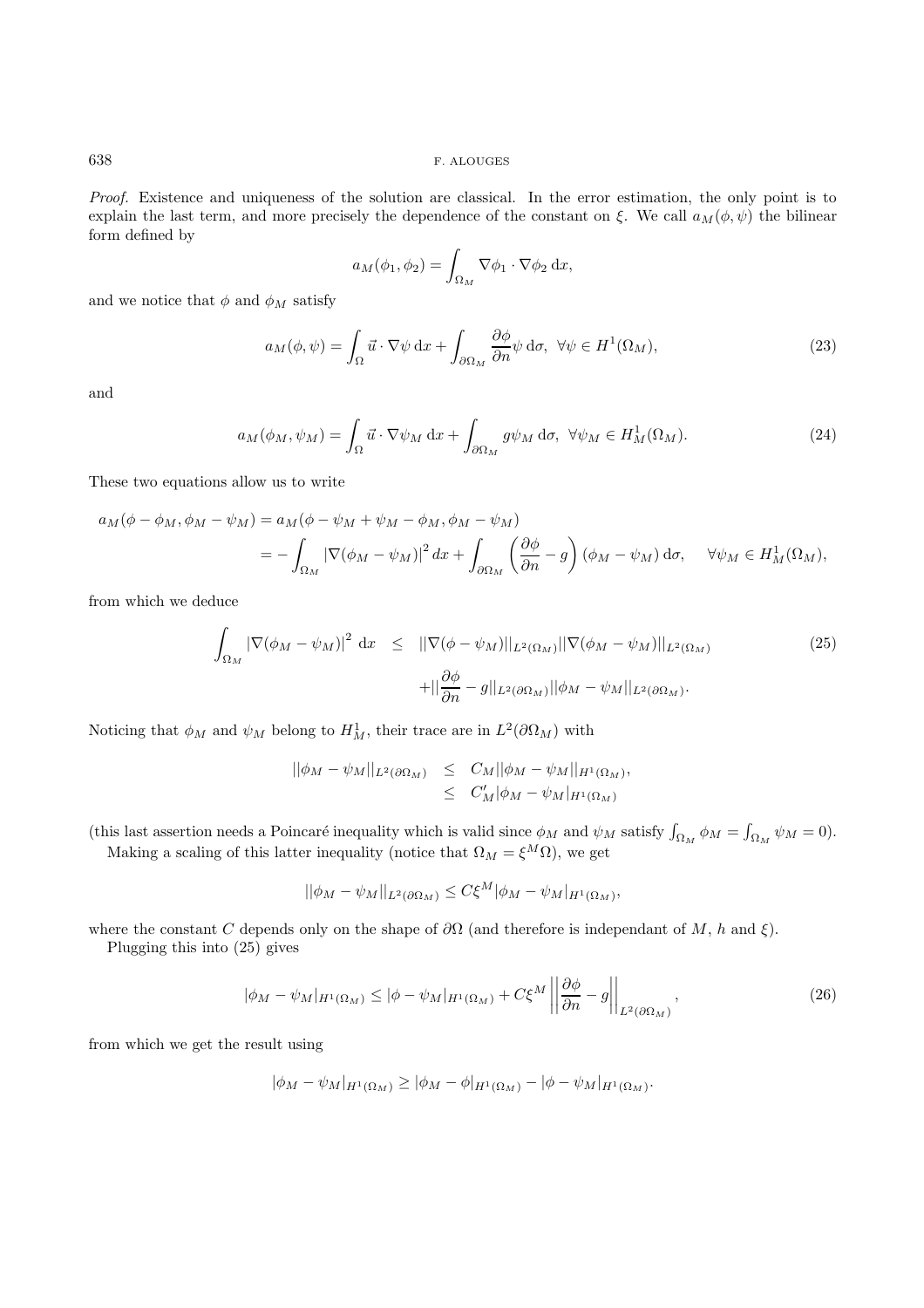The error estimation given above allows us to give an asymptotic number of layers to keep. For instance, if we take homogeneous Neumann boundary conditions, we have the following theorem:

**Theorem 2.** Using  $q = 0$ , it is sufficient to take a number of layers M varying asymptotically with respect to  $h = h_{\mathcal{T}\cup C_1}$  as

$$
M \sim_{h \to 0} -\frac{\ln h}{\ln \xi},\tag{27}
$$

in order to have the same error estimate as before

$$
|\phi - \phi_M|_{H^1(\Omega_M)} \le Ch.
$$

Proof. We start from (22) and notice that from the same argument that was used in Section 3, there exists a constant  $C$  independant of  $M$  and  $h$ , such that

$$
\inf_{\psi_M \in H^1_M} |\phi - \psi_M|_{H^1_M} \le Ch.
$$

Now, if M is taken sufficiently large to ensure that  $\xi^M \underline{d} > R$ , it is possible to use the asymptotic decay of the derivative of  $\phi$  to estimate  $\|\frac{\partial \phi}{\partial n}\|_{L^2(\partial \Omega_M)}$ . Indeed, from (4), we have

$$
\left|\frac{\partial\phi}{\partial n}\right| \le \frac{C}{(\xi^M \underline{d})^3} \text{ on } \partial\Omega_M,
$$

which leads to

$$
\left| \left| \frac{\partial \phi}{\partial n} \right| \right|_{L^2(\partial \Omega_M)} \le \left( \frac{C \xi^{2M}}{\xi^{6M}} \right)^{\frac{1}{2}} \tag{28}
$$

(the term  $\xi^{2M}$  measures the surface of  $\partial \Omega_M$  with respect to M).

In order to prove the theorem, we just need to ensure

$$
\frac{\xi^M}{\xi^{2M}} \le Ch,
$$

with  $C$  independant of  $h$ .

This precisely gives the asymptotics (27).

Of course, it is possible to improve the preceding result by using an approximation of the normal derivative of  $\phi$  for the function g. In Section 4.1, we simply took  $g \equiv 0$  to get the result. This can be quite bad since  $\frac{\partial \phi}{\partial n}$ decays only algebraically. However, since an exact formula is known for  $\phi$  (formula (4)), it is possible to get the far-field approximation of  $\frac{\partial \phi}{\partial n}$  at infinity. Indeed, since

$$
\phi(x) = \frac{1}{4\pi} \int_{\Omega} \vec{u}(y) \cdot \frac{x - y}{|x - y|^2} \, dy, \ \forall x \in \omega,
$$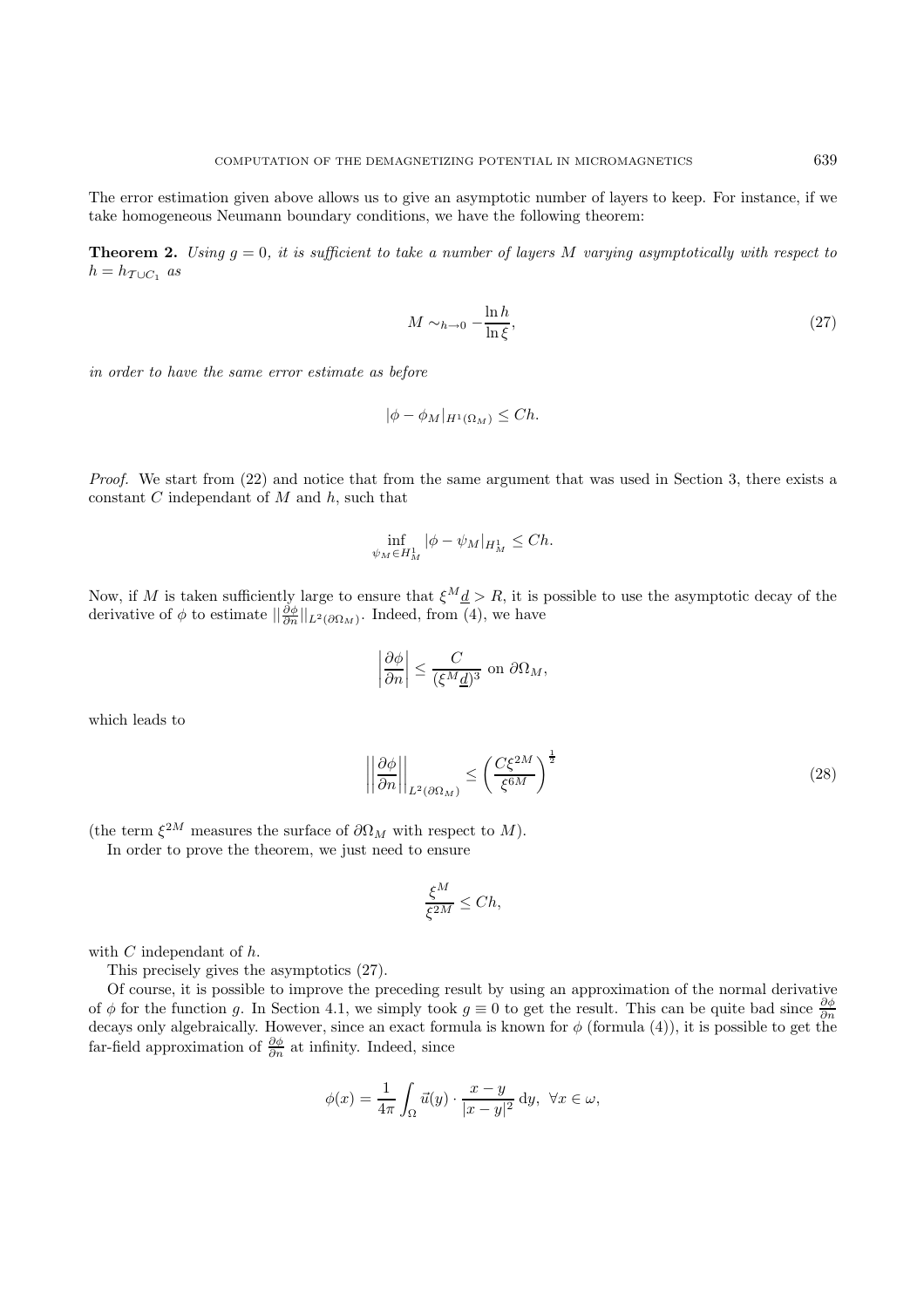we can compute the first term of the development of  $\frac{\partial \phi}{\partial n}$  for large x

$$
\frac{\partial \phi}{\partial n}(x) = n(x) \cdot \nabla \phi(x),
$$
\n
$$
= n(x) \cdot \frac{1}{4\pi} \int_{\Omega} \left( \frac{Id}{|x-y|^3} - 3\frac{(x-y) \otimes (x-y)}{|x-y|^5} \right) \vec{u}(y) dy,
$$
\n
$$
\sum_{x \to \infty} n(x) \cdot \frac{1}{4\pi} \left( \frac{Id}{|x|^3} - 3\frac{x \otimes x}{|x|^5} \right) \int_{\Omega} \vec{u}(y) dy + O(|x|^{-4}), \tag{29}
$$

where  $Id$  stands for the  $3 \times 3$  identity matrix.

**Theorem 3.** If we take  $g(x) = n(x) \cdot \left( \frac{Id}{|x|^3} - 3 \frac{x \otimes x}{|x|^5} \right) \int_{\Omega} \vec{u}(y) dy$ , we have

$$
||\frac{\partial \phi}{\partial n} - g||_{L^2(\partial \Omega_M)} \leq \frac{C}{\xi^{2M}},
$$

and thus the asymptotic number of layers required to obtain a good approximation of  $\phi$  is half the preceding one

$$
M \sim_{h \to 0} -\frac{\ln h}{2 \ln \xi} \tag{30}
$$

Proof. First, it is not difficult to check that

$$
\int_{\partial\Omega_M} n(x) \cdot \frac{1}{4\pi} \left( \frac{Id}{|x|^3} - 3\frac{x \otimes x}{|x|^5} \right) = 0,
$$

so that the proposed boundary condition is valid. Indeed, for the  $i$ -th component

$$
\int_{\partial\Omega_M} \frac{1}{4\pi} \left( \frac{n_i(x)}{|x|^3} - 3\frac{x_i(x \cdot n)}{|x|^5} \right) = \int_{\partial\Omega_M} \frac{\partial}{\partial x_i} \left( \frac{x}{|x|^3} \right) \cdot n(x) \, \mathrm{d}x = \int_{\Omega_M} \frac{\partial}{\partial x_i} \mathrm{div} \left( \frac{x}{|x|^3} \right) \, \mathrm{d}x = 0
$$

since  $\frac{x}{|x|^3}$  is divergence free.

Then, with the Taylor expansion of  $\frac{\partial \phi}{\partial n}$  at infinity given by (29), we deduce

$$
\left| \left| \frac{\partial \phi}{\partial n} - g \right| \right|_{L^2(\partial \Omega_M)} \le C \left( \frac{\xi^{2M}}{\xi^{8M}} \right)^{\frac{1}{2}} = \frac{C}{\xi^{3M}},
$$

and the asymptotics (30) is simply done as before in order to ensure that

$$
\frac{\xi^M}{\xi^{3M}} \le Ch,
$$

with  $C$  independent of  $h$ .

#### 4.2. **Impact on Implementation**

Frome the practical point of view, one of the main advantages of the method presented here is its low cost storage. Indeed, it has been already mentionned by Ying [12] that the rigidity matrix of the outer mesh does not need to be fully stored and can be reconstructed from the knowledge of the matrix of the first layer only (which is even sparse).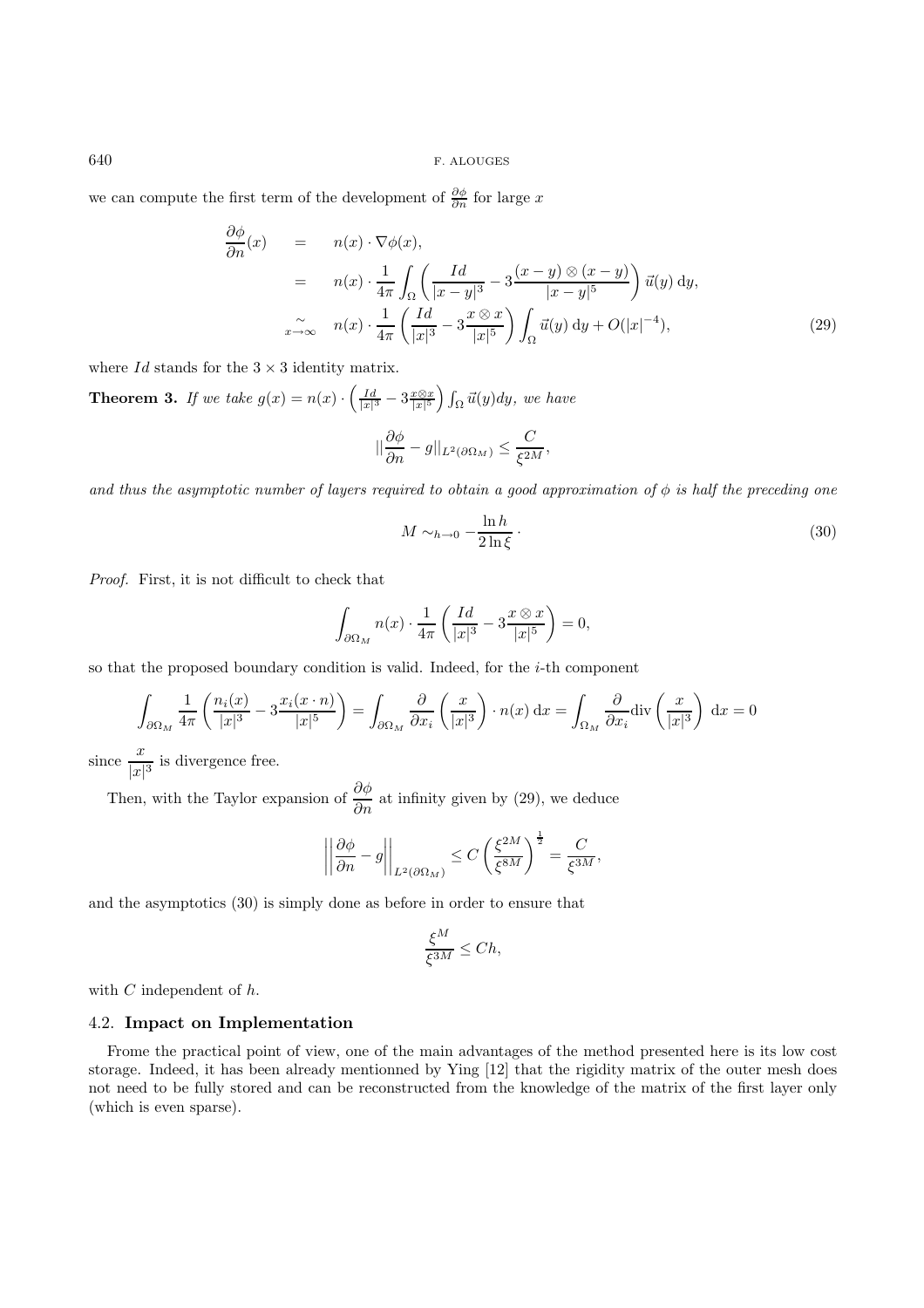If we call  $\phi$  a  $P^1$  function on the graded mesh, whose unknowns are denoted by  $\phi_0$  on  $\Gamma$ ,  $\phi_1$  on  $\xi\Gamma$ , and more generally  $\phi_i$  on  $\xi^i \Gamma$ , and denoting by  $R = \begin{pmatrix} K & A^T \\ A & K^T \end{pmatrix}$  $A$   $K'$ the rigidity matrix on  $C_1$ , we get the following expression

$$
\int_{C_1} |\nabla \phi|^2 dx = (\phi_0^T \phi_1^T) \begin{pmatrix} K & A^T \\ A & K' \end{pmatrix} \begin{pmatrix} \phi_0 \\ \phi_1 \end{pmatrix}.
$$

Now, since all the layers are homothetic to  $C_1$ , we get

$$
\int_{C_i} |\nabla \phi|^2 dx = (\phi_{i-1}^T \phi_i^T) \xi^{i-1} \begin{pmatrix} K & A^T \\ A & K' \end{pmatrix} \begin{pmatrix} \phi_{i-1} \\ \phi_i \end{pmatrix},
$$

and therefore the total rigidity matrix can be reassembled from the knowledge of  $R$  only. For instance the energy on  $C_1 \cup \cdots \cup C_M$  is equal to

$$
\int_{C_1 \cup \cdots \cup C_M} |\nabla \phi|^2 dx = \sum_{i=1}^M (\phi_{i-1}^T \phi_i^T) \xi^{i-1} \begin{pmatrix} K & A^T \\ A & K' \end{pmatrix} \begin{pmatrix} \phi_{i-1} \\ \phi_i \end{pmatrix},
$$

which gives a matrix for the outer part

$$
\mathcal{A} = \begin{pmatrix} K & A^T & 0 & \cdots & 0 \\ A & K' + \xi K & \xi A^T & \ddots & 0 \\ 0 & \xi A & \xi K' + \xi^2 K & \ddots & 0 \\ \vdots & \vdots & \ddots & \ddots & \vdots \\ 0 & \cdots & \cdots & \xi^M A & \xi^M K' \end{pmatrix}.
$$

From the implementation point of view, the main drawback comes from the multiplication by this power of  $\xi$ . Moreover, since  $\xi > 1$ , for very big values of M, the matrix A is not well balanced, and a disproportion in the coefficients between first lines and last lines may lead to numerical instabilities.

For these reasons, we simply rewrite the energy making the change of variables

$$
\psi_i = \phi_i \xi^{\frac{i}{2}}.
$$

We have

$$
\int_{C_1 \cup \cdots \cup C_M} |\nabla \phi|^2 dx = \sum_{i=1}^M (\phi_{i-1}^T \phi_i^T) \xi^{i-1} \begin{pmatrix} K & A^T \\ A & K' \end{pmatrix} \begin{pmatrix} \phi_{i-1} \\ \phi_i \end{pmatrix},
$$
  

$$
= \sum_{i=1}^M (\psi_{i-1}^T \psi_i^T) \begin{pmatrix} \bar{K} & \bar{A}^T \\ \bar{A} & \bar{K}' \end{pmatrix} \begin{pmatrix} \psi_{i-1} \\ \psi_i \end{pmatrix},
$$

where  $\bar{K} = K$ ,  $\bar{A} = \frac{A}{\sqrt{\xi}}$ , and  $\bar{K}' = \frac{K'}{\xi}$ .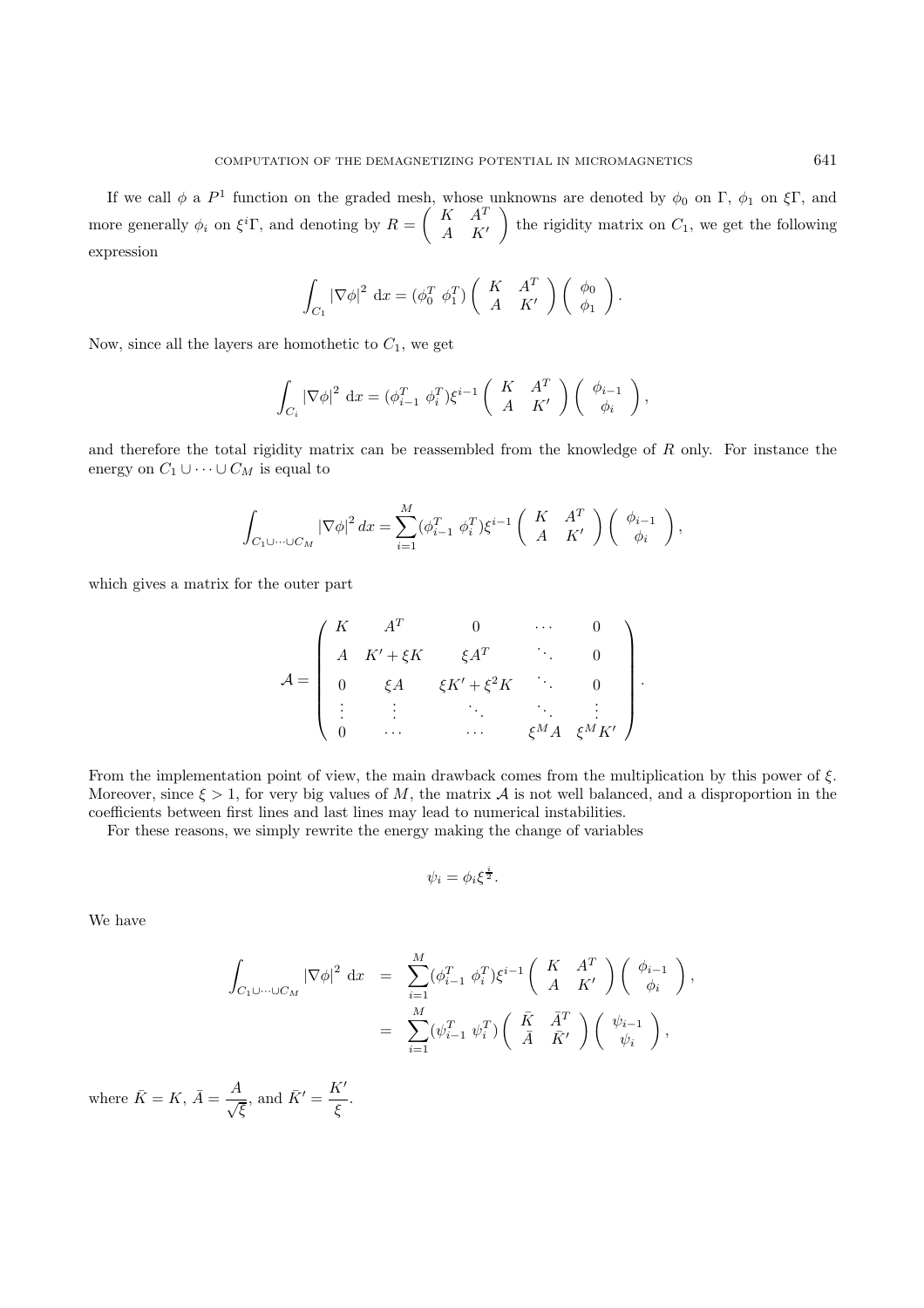This gives a matrix in the linear system which is almost block-Toeplitz

$$
\mathcal{B} = \left( \begin{array}{cccc} \bar{K} & \bar{A}^T & 0 & \cdots & 0 \\ \bar{A} & \bar{K}' + \bar{K} & \bar{A}^T & \cdots & 0 \\ 0 & \bar{A} & \bar{K}' + \bar{K} & \cdots & 0 \\ \vdots & \vdots & \ddots & \ddots & \vdots \\ 0 & \cdots & \cdots & \bar{A} & \bar{K}' \end{array} \right),
$$

and seems better balanced.

We will see in the numerical study below that this change of variables not only simplifies the implementation, but acts like a preconditionner. The number of iterations needed to solve the linear system coming from the discretization will be reduced by a significant factor (of course in order to take into account the boundary condition at infinity, we have to express the chosen boundary condition in terms of the  $\psi_i's$ . This changes a little bit the matrix and has not been presented here).

#### 4.3. **Automatic construction of the exterior mesh**

Since we only need to compute the rigidity matrix on the first layer, we describe a simple algorithm to build automatically this layer. We start from the knowledge of a mesh  $T_B$  of the boundary Γ which consists of triangles. We call the nodes of  $\mathcal{T}_{\mathcal{B}}$ ,  $S_1$  to  $S_{N_B}$ . The nodes of the boundary of the first layer  $C_0$  are thus given half by  $S_1$  to  $S_{N_B}$ , and half by  $\xi S_1$  to  $\xi S_{N_B}$  (where  $\xi S$  means the point of coordinates ( $\xi x_S, \xi y_S, \xi z_S$ ), if  $(x_S, y_S, z_S)$  are the coordinates of S and the origin O is the center of the homothetic transformation). Linking  $S_i$  to  $\xi S_i$  gives a natural mesh of  $C_0$  made by prisms. Now, the problem is that we need to cut these prisms into tetraedra in a consistent way (this means that two neighbouring prisms must share a face which is cut in the same way from each side, see Fig. 2). We do that in the following way.

For each prism with vertices  $S_i$ ,  $S_j$ ,  $S_k$ ,  $\xi S_j$ ,  $\xi S_j$  and  $\xi S_k$ , where we may assume  $i < j < k$ , we build the three tetraedra with vertices  $(S_i, S_j, S_k, \xi S_k)$ ,  $(S_i, S_j, \xi S_j, \xi S_k)$ , and  $(S_i, \xi S_i, \xi S_j, \xi S_k)$ . This is now clear that on the face delimited by  $S_j$ ,  $S_k$ ,  $\xi S_j$  and  $\xi S_k$  we created an edge  $(S_j, \xi S_k)$ . Since  $j < k$  also for the neighbouring tetraedron, the algorithm given above will make exactly the same cut in the face  $(S_i, S_k, \xi S_i, \xi S_k)$ when considered from the point of view of the second prism (see Fig. 2 for a complete picture).

### 5. Numerical results

The algorithm described before is checked on the well-known situation of the spherical unit ball uniformly magnetized. This case is not very severe, but we just give it in order to illustrate the methodology. Let us consider  $\Omega = B(0,1)$  and  $\vec{u} = (0,0,1)$  is a constant vectorfield. The exact demagnetizing field can be computed [7] and is given by

$$
H = \nabla \phi = \frac{1}{3}\vec{u},\tag{31}
$$

inside  $\Omega$  and decays outside to 0 (the formula outside  $\Omega$  can also be computed [7]).

In Figure 5, we have drawn the trace on  $\partial\Omega$  of a typical mesh of the ball used for the computation. The mesh is the second mesh whose characteristics are given in Table 1.

Moreover the result in terms of  $\phi$  is also given in Figure 5. We have plotted the isosurface of the solution in the ball. Since the solution has a gradient which is a constant vertical vectorfield, the isosurface are simply parallel horizontal discs.

For the study below, three meshes of the unit ball have been used. The characteristics of all the meshes are given in Table 1 in terms of number of vertices, number of tetraedra, number of vertices on the boundary and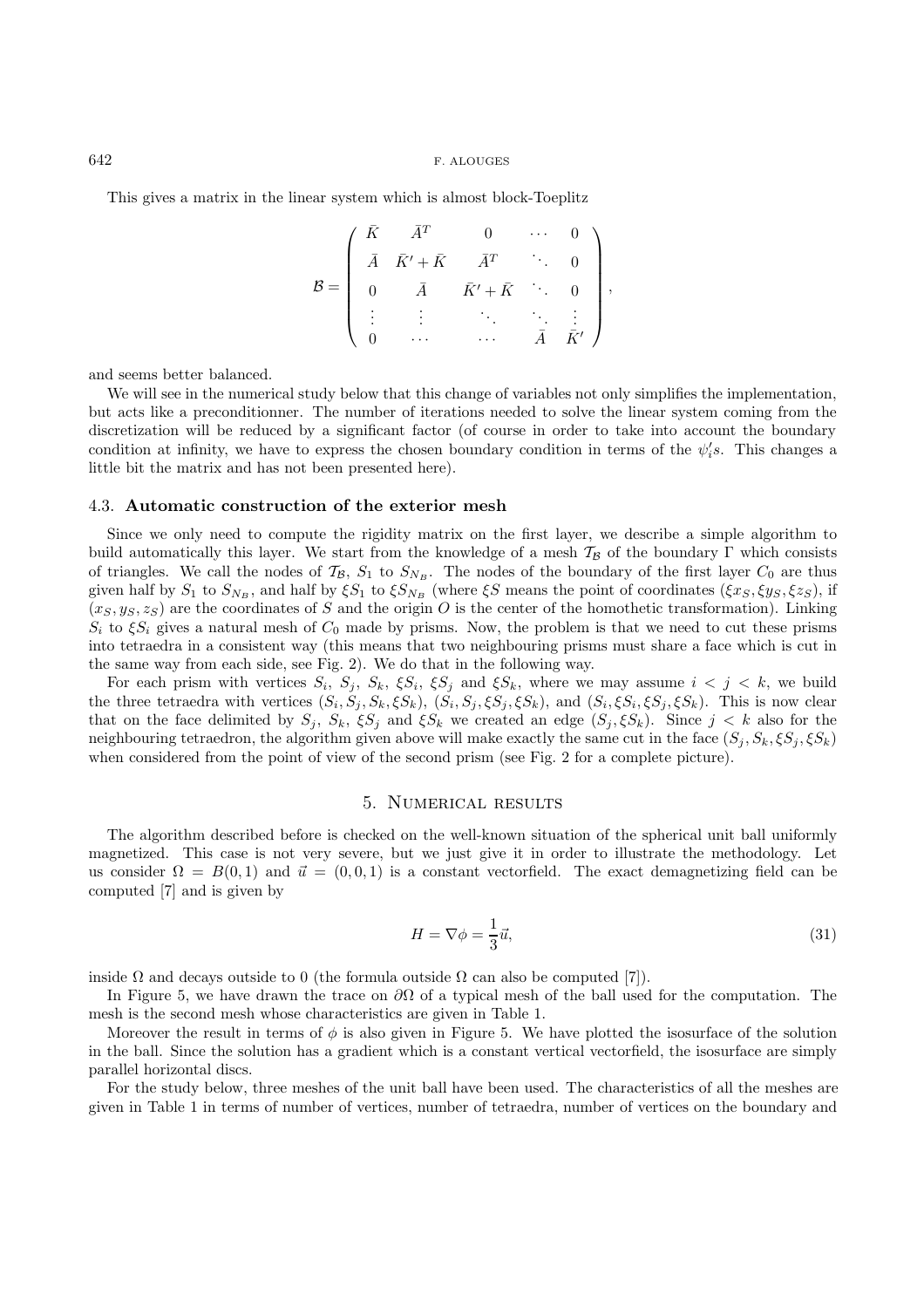

Figure 2. Cutting two neighbouring prisms into tetraedra. We have assumed in this picture  $i < j < k < l$ .



FIGURE 3. Mesh of the ball and isovalue curves for  $\phi$ .

Table 1. Characteristics of the three meshes that have been used.

| Mesh  | vertices | tetraedra | vertices on bdry | mesh size |
|-------|----------|-----------|------------------|-----------|
| Mesh1 | 1383     | 6899      | 440              | 0.17      |
| Mesh2 | 3458     | 17627     | 1030             |           |
| Mesh3 | 24361    | 134053    | 4257             | $0.06\,$  |

mesh size of the mesh. We see that the meshes are finer and finer. Moreover, for all the computations done in this section, the homothetic factor has been always taken equal to  $\xi = 1.1$ .

In a first test, we compare the number of iterations needed to solve the linear system coming from the discretization whether or not we use the preconditionning technique described above.

For this, we use the second mesh of the unit ball, build the outer mesh with an increasing number of layers and compare in terms of number of iterations needed to solve the system the preconditionned method and the non-preconditionned one. In order to do the comparison, we supply in both cases the same mixed boundary conditions, and no other precontionning technique has been added. We further precise that the linear system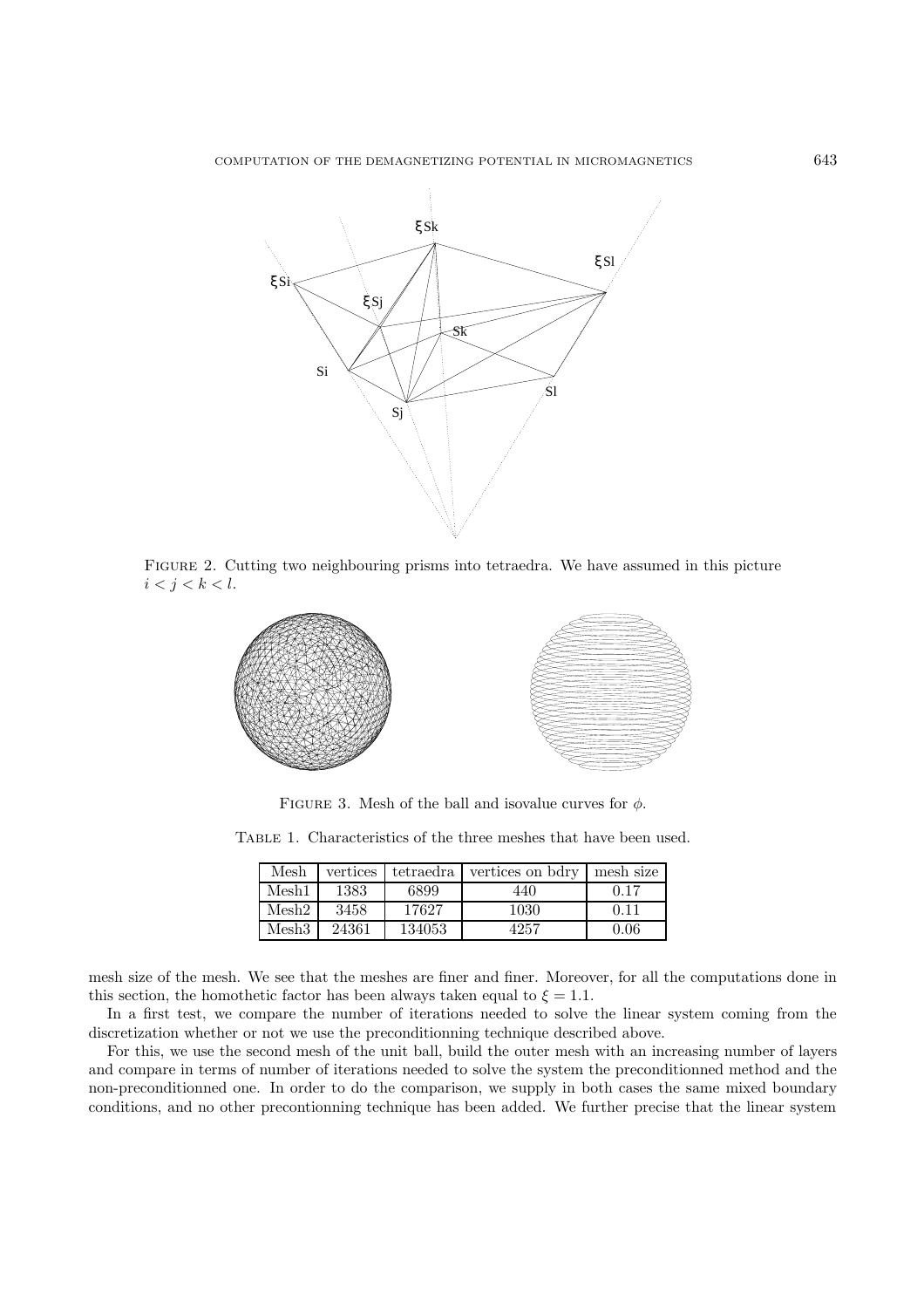is solved by using the conjugate gradients method. The graph shown Figure 4 shows the number of iterations needed in the conjugate gradients method to reduce the norm of the residual by a factor of  $10^{-6}$  using both methods with respect to the number of layers kept in the discretization.



Figure 4. Number of iterations for the non-preconditionned (.) and preconditionned (-) conjugate gradients with respect to the number of layers.

The aim of the following study is to compare the three boundary conditions in terms of precision and convergence. In order to measure this, we solve the problem using the preconditionned procedure described above and the three possible boundary conditions on the outer mesh: homogeneous Neumann, homogeneous Dirichlet and homogeneous mixed. The Figures 5, 6 and 7 plot for the three meshes described before the error

$$
Err = \int_{B(0,1)} \left| \nabla \phi - \begin{pmatrix} 0 \\ 0 \\ \frac{1}{3} \end{pmatrix} \right|^2 dx,
$$

in logarithmic scale versus the number of layers kept in the formulation.

We see that with mixed boundary conditions the convergence is already achieved with a very small number of layers whereas the convergence is slower for Dirichlet boundary conditions and slightly yet slower for Neumann. Surprisingly, although Neumann boundary condition needs a relatively big number of layers to achieve a result independent of additional layers, there is always a "bump" in the graphs, showing that the solution obtained for a smaller number of layers may be better than both mixed and Dirichlet boundary conditions.

The influence of the mesh size is obtained by comparing the three plots. We see that the finer the mesh, the bigger the number of layers is needed. However, this number increases very slightly as the mesh size decreases. This confirms at least formally the logarithmic dependance found in the previous section (see also [6]).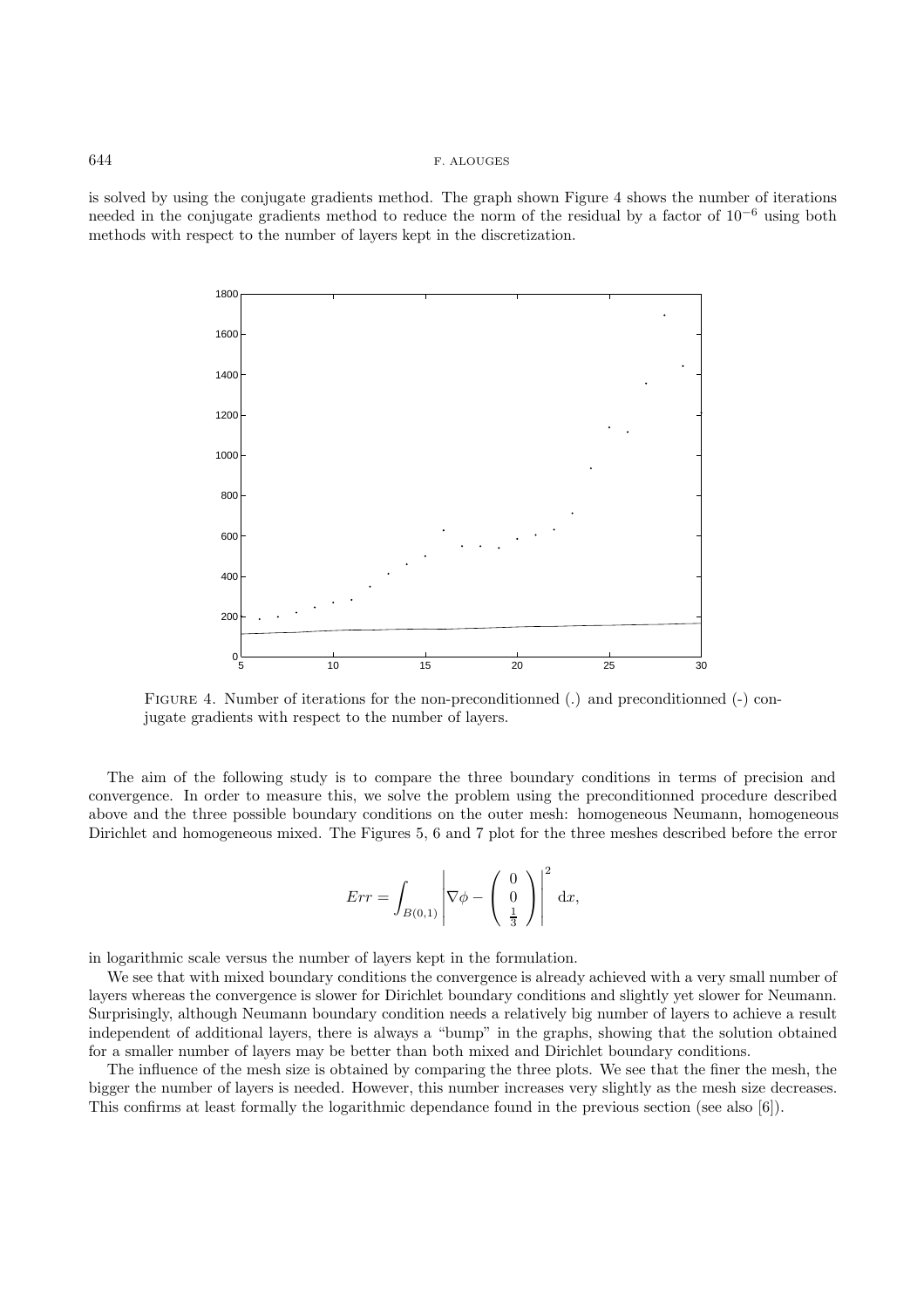

FIGURE 5. Logarithm of Err for the first mesh w.r.t. the number of layers. Neumann (.), Dirichlet (-) and mixed (-.) boundary conditions.



FIGURE 6. Logarithm of Err for the second mesh w.r.t. the number of layers. Neumann (.), Dirichlet (-) and mixed (-.) boundary conditions.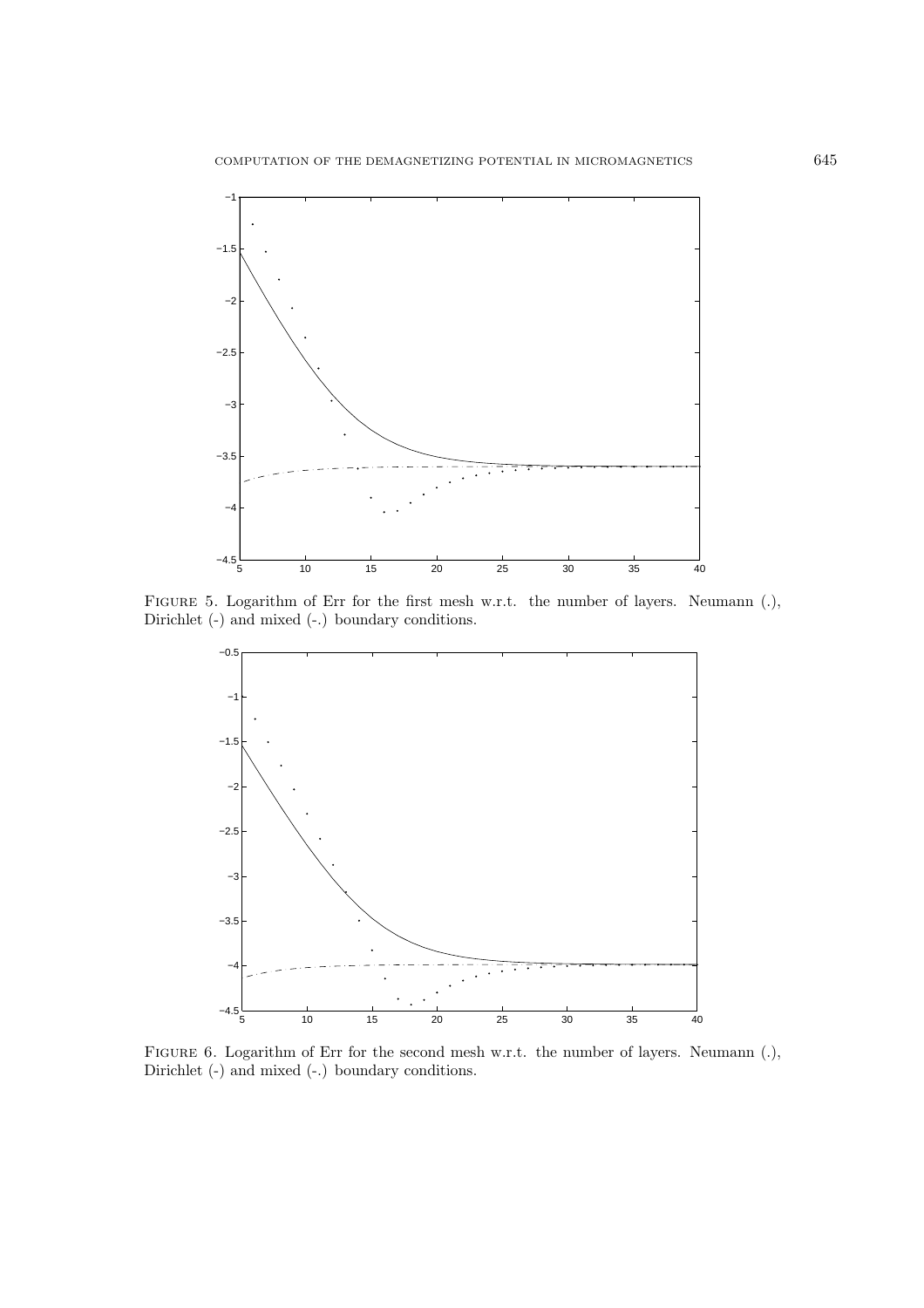

FIGURE 7. Logarithm of Err for the third mesh w.r.t. the number of layers. Neumann (.), Dirichlet (-) and mixed (-.) boundary conditions.

#### 6. Conclusion

We have presented a finite element method for the computation of the demagnetizing potential of a ferromagnetic body which is a coupling of a finite elements (for the interior problem), infinite elements for the exterior problem and suitable truncation (and boundary conditions applied on the artificial boundary) of the domain. The advantages of the method are that it is fully automatic and requires a very small storage (the outer region is taken into account with very few unknowns and the matrix is very small). Moreover, we give a very simple preconditionning technique which turns out to make the method really usable. Thus, the method can be applied to quite fine meshes on very low cost computers and for physically relevent 3D computations and gives a natural alternative to boundary elements methods. The main drawback is that it seems up to now restricted to convex or at least star-shaped bodies.

The author would like to thank Jean-Paul Dumeau from the Laboratoire de Mécanique et de Technologie (Cachan, France) as well as Pascal Frey (INRIA) for the meshes of the balls. He also addresses special thanks to Jacques Miltat and André Thiaville from the Laboratoire de Physique des Solides (Orsay, France) who gave him his interest to this subject.

## **REFERENCES**

- [1] A. Bayliss, M. Gunzburger and E. Turkel, Boundary conditions for the numerical solution of elliptic equations in exterior domains. SIAM J. Appl. Math. **42** (1982).
- W.F. Brown, *Micromagnetics*. Interscience Publishers, Wiley & Sons, New-York (1963).
- [3] X. Brunotte, G. Meunier and J.-F. Imhoff, Finite element modeling of unbounded problems using transformations: A rigorous, powerful and easy solution. IEEE Trans. Mag. **28** (1992).
- [4] R. Dautray and J.-L. Lions, Analyse mathématique et calcul numérique pour les sciences et les techniques, Vol. 6. Masson, Paris (1988).